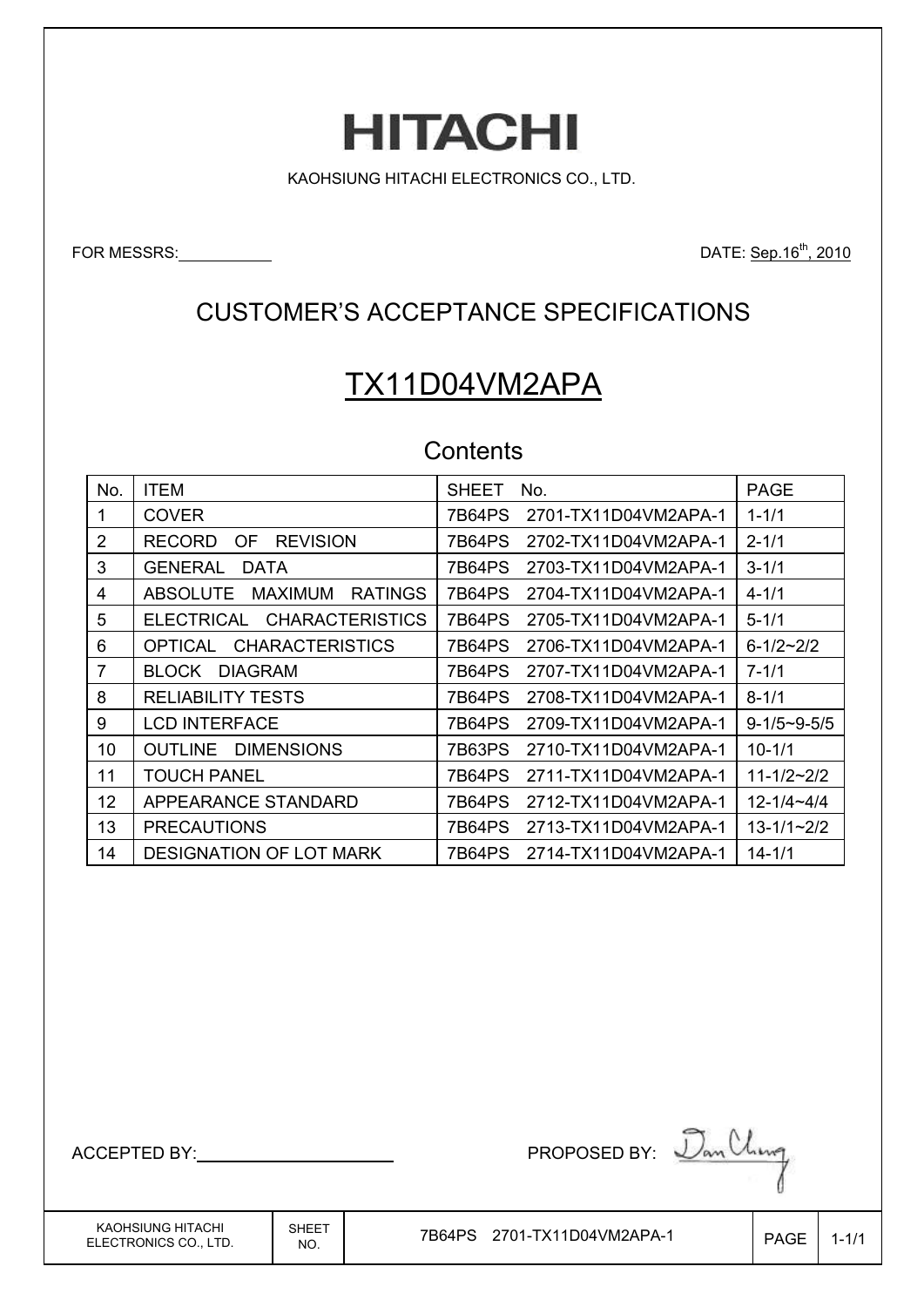|             | <b>RECORD OF REVISION</b>                  |              |  |                             |  |                              |           |  |  |
|-------------|--------------------------------------------|--------------|--|-----------------------------|--|------------------------------|-----------|--|--|
|             |                                            |              |  |                             |  |                              |           |  |  |
| <b>DATE</b> | SHEET No.                                  |              |  | <b>SUMMARY</b>              |  |                              |           |  |  |
|             | KAOHSIUNG HITACHI<br>ELECTRONICS CO., LTD. | SHEET<br>NO. |  | 7B64PS 2702-TX11D04VM2APA-1 |  | $\ensuremath{\mathsf{PAGE}}$ | $2 - 1/1$ |  |  |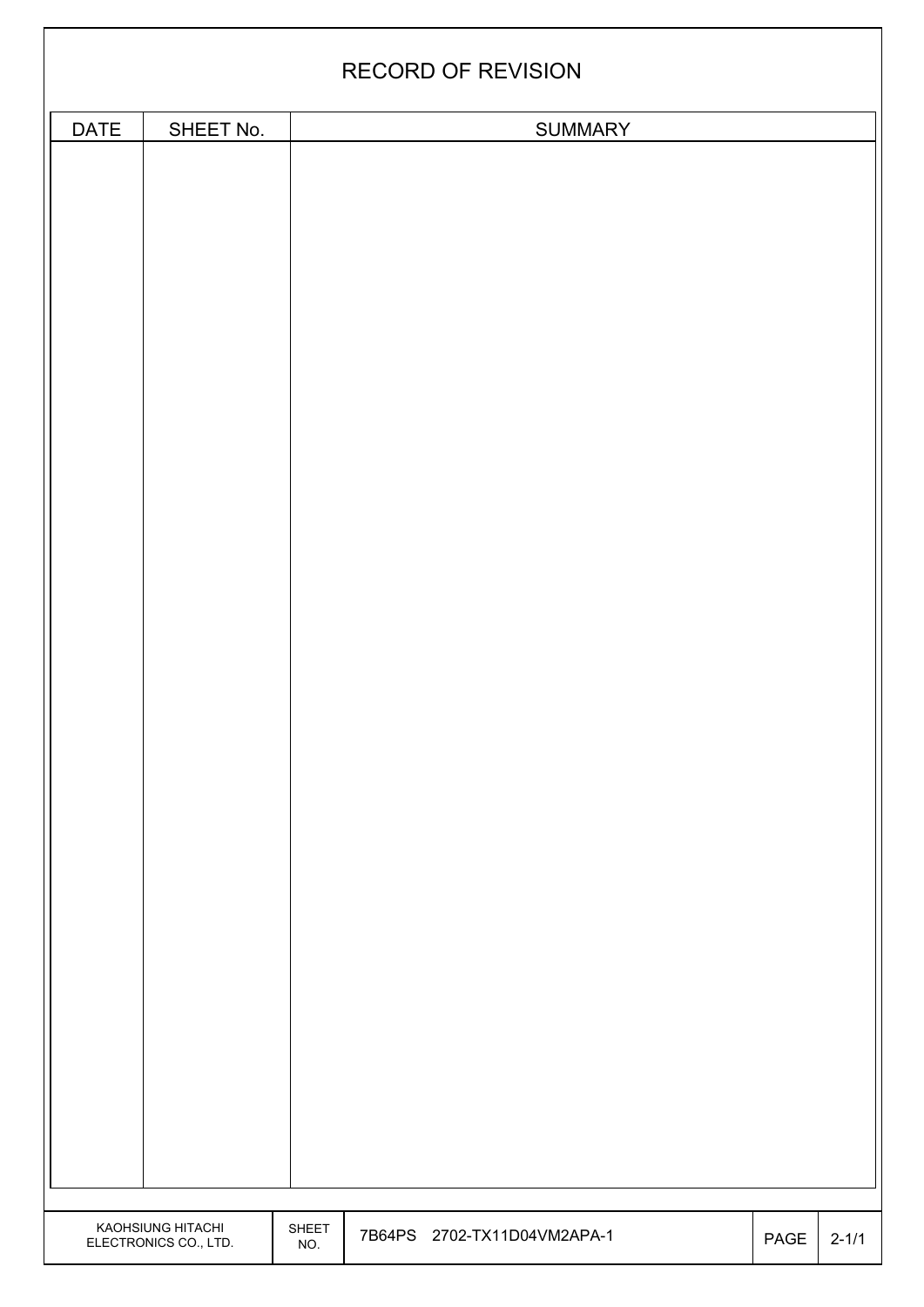# 3. GENERAL DATA

#### 3.1 DISPLAY FEATURES

This module is a 4.3" WQVGA of 16:9 format amorphous silicon TFT. The pixel format is vertical stripe and sub pixels are arranged as R(red), G(green), B(blue) sequentially. This display is RoHS compliant, and COG (chip on glass) technology and LED backlight are applied on this display.

| Part Name                      | TX11D04VM2APA                                                                     |
|--------------------------------|-----------------------------------------------------------------------------------|
| <b>Module Dimensions</b>       | 105.5(W) mm x 67.2(H) mm x 4.0(D) mm typ.                                         |
| <b>LCD Active Area</b>         | 95.04(W) mm x 53.856(H) mm                                                        |
| Dot Pitch                      | $0.066(W)$ mm x 3(R, G, B)(W) x 0.198(H) mm                                       |
| Resolution                     | 480 x 3(RGB)(W) x 272(H) dots                                                     |
| <b>Color Pixel Arrangement</b> | R, G, B Vertical stripe                                                           |
| LCD Type                       | Transmissive Color TFT; Normally White                                            |
| Display Type                   | <b>Active Matrix</b>                                                              |
| Number of Colors               | 16.7M Color                                                                       |
| <b>Backlight</b>               | 7 LEDs serial                                                                     |
| Weight                         | $(60)$ g $(typ.)$                                                                 |
| Interface                      | C-MOS; 24-bit RGB; 40 pins                                                        |
| Power Supply Voltage           | 3.3V for LCD; (23.1)V for Backlight                                               |
| Power Consumption              | 49.5 mW for LCD; (462)mW for backlight                                            |
| <b>Viewing Direction</b>       | 12 O'clock<br>(The direction without image inversion and least brightness change) |
| Touch Panel                    | Resistive type, Film on Glass; 4-wire type, Antiglare surface                     |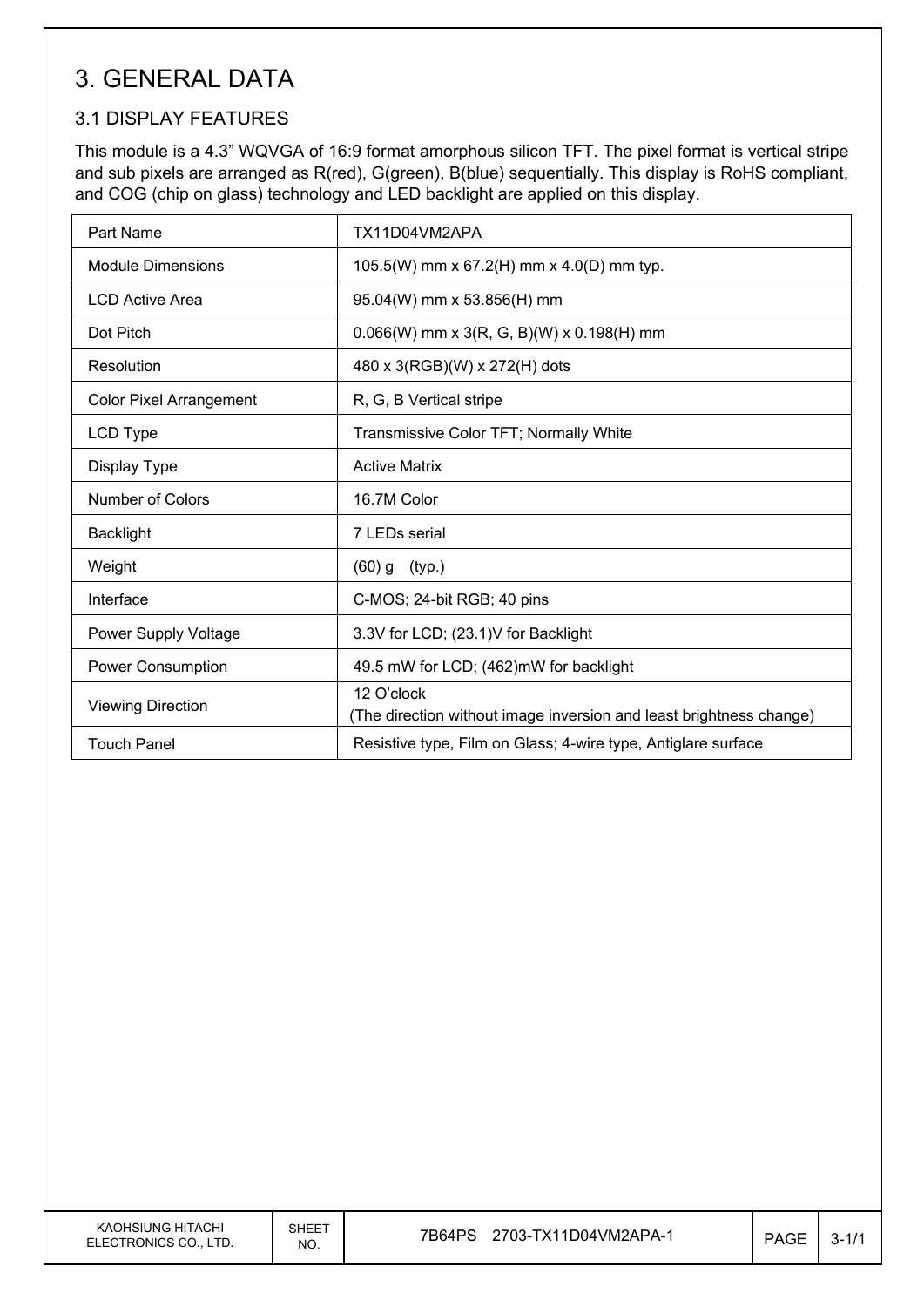# 4. ABSOLUTE MAXIMUM RATINGS

| Item                                 | Symbol | Min.                         | Max.      | Jnit         | Remarks |
|--------------------------------------|--------|------------------------------|-----------|--------------|---------|
| <b>Supply Voltage</b>                | VDD    | 0.3                          | 5.0       |              |         |
| Input Voltage of Logic               | VI     | $-0.3$                       | $VDD+0.3$ | v            | Note 1  |
| <b>Operating Temperature</b>         | Top    | $-20$                        | 70        | $\degree$ C  | Note 2  |
| Storage Temperature                  | Tst    | $-30$                        | 80        | $^{\circ}$ C | Note 2  |
| <b>LED Backlight Forward Current</b> | IF     | $\qquad \qquad \blacksquare$ | 25        | mA           | Note 3  |

Note 1: The rating is defined for the signal voltages of the interface such as DTMG, Hsync, Vsync, DISP, DCLK and RGB data bus.

- Note 2: The maximum rating is defined as above based on the temperature on the panel surface, which might be different from ambient temperature after assembling the panel into the application. Moreover, some temperature-related phenomenon as below needed to be noticed:
	- Background color, contrast and response time would be different in temperatures other than  $25^{\circ}$ C.
	- Operating under high temperature will shorten LED lifetime.
- Note 3: Fig. 4.1 shows the maximum rating of LED forward current against temperature. The backlight unit in this display has been set to 20 mA per LED. This is within the range when operating the display between -20~70 $^{\circ}$ C.



Fig 4.1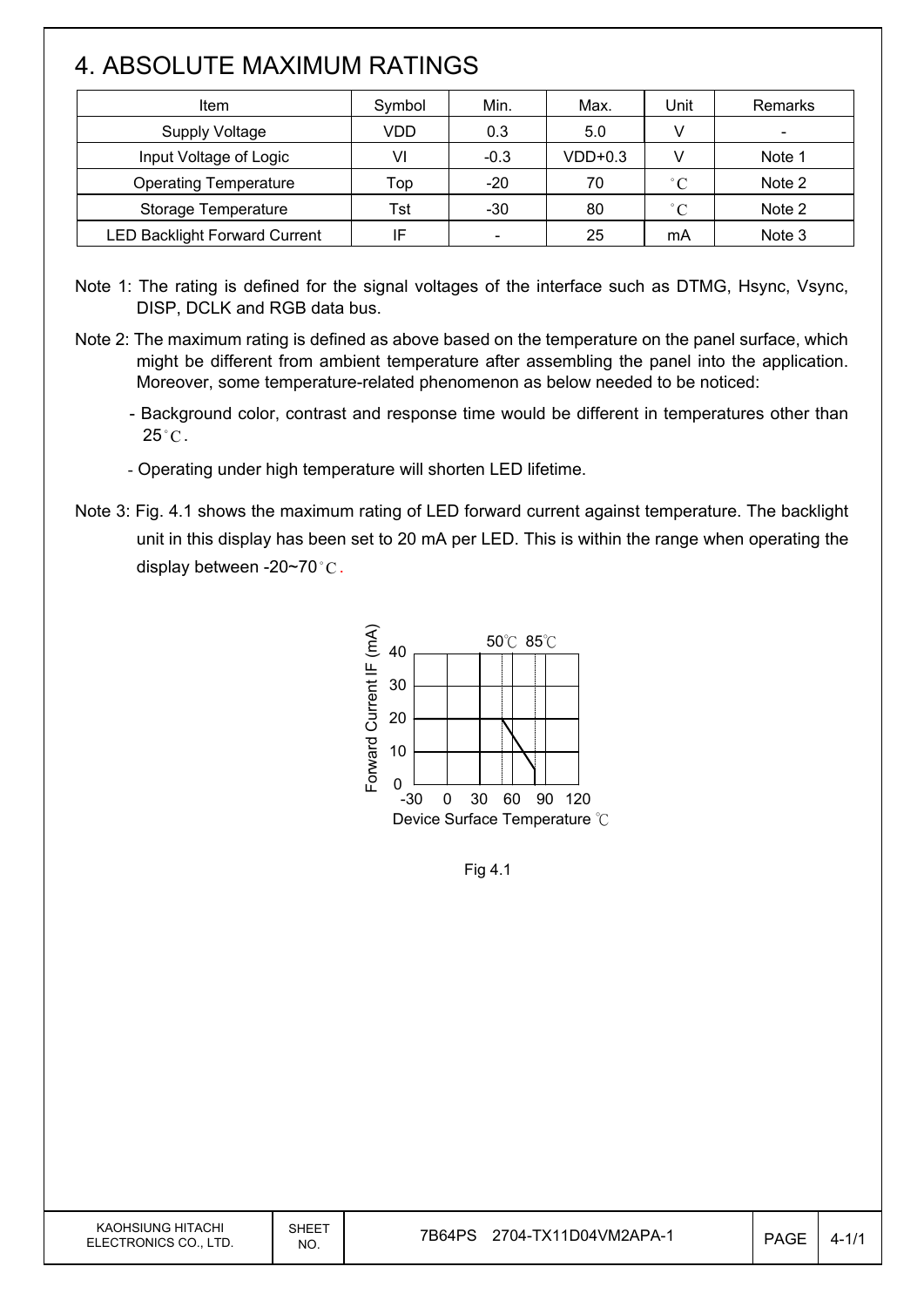# 5. ELECTRICAL CHARACTERISTICS

#### 5.1 LCD CHARACTERISTICS

| LUD UHARAUTERISTIUS    |            |           |            |       | $T_a = 25$ °C, VSS = 0V |            |                |
|------------------------|------------|-----------|------------|-------|-------------------------|------------|----------------|
| Item                   | Symbol     | Condition | Min.       | Typ.  | Max.                    | Unit       | <b>Remarks</b> |
| Power Supply Voltage   | VDD.       |           | 3.0        | 3.3   | 3.6                     | v          |                |
| Input Voltage of Logic | VIH        | "H" level | 0.7xVDD    |       | VDD                     | v          | Note 1         |
|                        | VIL        | "L" level | <b>VSS</b> |       | 0.3xVDD                 |            |                |
| Power Supply Current   | <b>IDD</b> |           |            | 15    |                         | mA         | Note 2         |
| <b>Vsync Frequency</b> | $J_{\nu}$  |           |            | 60    | 90                      | Hz         |                |
| <b>Hsync Frequency</b> | ${f}_H$    |           |            | 17.14 |                         | <b>KHz</b> |                |
| <b>DCLK Frequency</b>  | CLK        |           |            | 9.0   | 15.0                    | MHz        |                |

Note 1: The rating is defined for the signal voltages of the interface such as DTMG, Hsync, Vsync, DISP DCLK and RGB data bus.

Note 2: An all black check pattern is used when measuring IDD,  $f_v$  is set to 60 Hz.

#### 5.2 BACKLIGHT CHARACTERISTICS

| 3.2 BAUNLIUMT UMARAUTERISTIUS |             |                       |       |        |                          | $T_a = 25$ °C |                              |
|-------------------------------|-------------|-----------------------|-------|--------|--------------------------|---------------|------------------------------|
| Item                          | Symbol      | Condition             | Min.  | Typ.   | Max.                     | Unit          | Remarks                      |
| <b>LED Input Voltage</b>      | VLED        | <b>Backlight Unit</b> |       | (23.1) | $\overline{\phantom{0}}$ |               | Note <sub>1</sub>            |
| <b>LED Forward Current</b>    | <b>ILED</b> | <b>Backlight Unit</b> | 10    | 20     | 20                       | mA            | $\qquad \qquad \blacksquare$ |
| LED Lifetime                  |             | $ILED = 20 mA$        | (10K) | (20K)  | $\sim$                   | hrs           | Note 2                       |

Note 1: Fig. 5.1 shows the LED backlight circuit. The circuit has 7 LEDs in total.

Note 2: The estimated lifetime is specified as the time to reduce 50% brightness by applying 20 mA at  $25^{\circ}$ C.



Fig. 5.1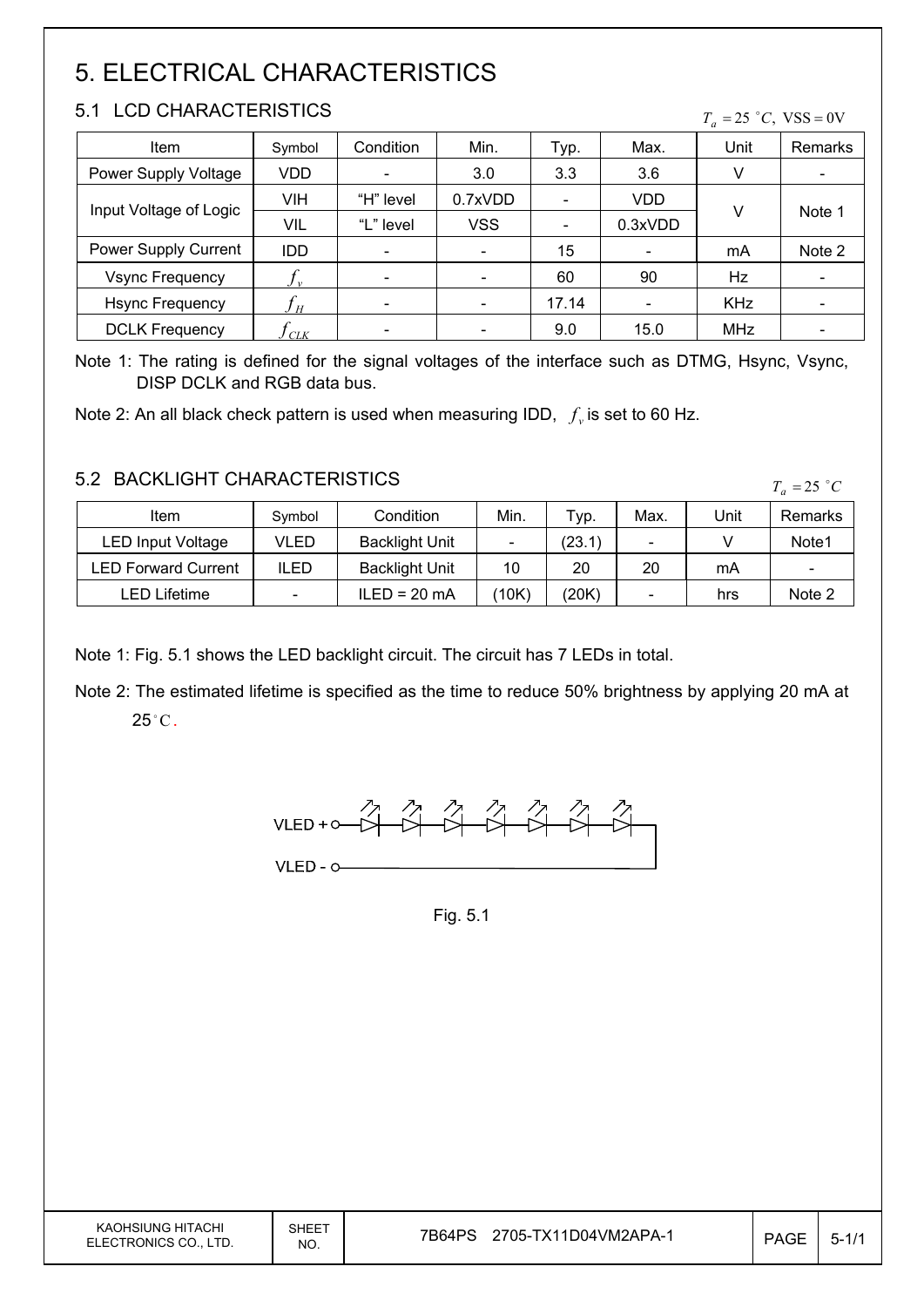## 6. OPTICAL CHARACTERISTICS

The optical characteristics are measured based on the conditions as below:

- Supplying the signals and voltages defined in the section of electrical characteristics.
- The backlight unit needs to be turned on for 30 minutes.
- The ambient temperature is 25 $^{\circ}$ C.

- In the dark room around 500~1000 lx, the equipment has been set for the measurements as shown in Fig 6.1.

|                                     |             |             |                                          |        |      |                          |                   | $T_a = 25$ °C, $f_v = 60$ Hz, VDD = 3.3V |
|-------------------------------------|-------------|-------------|------------------------------------------|--------|------|--------------------------|-------------------|------------------------------------------|
| Item                                |             | Symbol      | Condition                                | Min.   | Typ. | Max.                     | Unit              | Remarks                                  |
| <b>Brightness of White</b>          |             |             |                                          | 250    | 300  | $\blacksquare$           | cd/m <sup>2</sup> | Note 1                                   |
| <b>Brightness Uniformity</b>        |             |             | $\phi = 0^{\circ}, \theta = 0^{\circ}$ , | 75     | 80   | $\overline{\phantom{a}}$ | $\%$              | Note 2                                   |
| <b>Contrast Ratio</b>               |             | <b>CR</b>   | ILED=20 mA                               | 450    | 550  | $\blacksquare$           | $\blacksquare$    | Note 3                                   |
| Response Time<br>(Rising + Falling) |             | $T_r + T_f$ | $\phi = 0^{\circ}, \theta = 0^{\circ}$   |        | (30) |                          | ms                | Note 4                                   |
| NTSC Ratio                          |             |             | $\phi = 0^{\circ}, \theta = 0^{\circ}$   |        | (50) |                          | %                 |                                          |
|                                     |             | $\theta$ x  | $\phi = 0^\circ$ , CR $\geq 10$          | 50     | 70   | $\overline{\phantom{a}}$ |                   | Note 5                                   |
|                                     |             | $\theta x'$ | $\phi = 180^\circ$ , CR $\geq 10$        | 50     | 70   | $\blacksquare$           | Degree            |                                          |
| <b>Viewing Angle</b>                |             | $\theta$ y  | $\phi = 90^{\circ}$ , CR $\geq 10$       | 40     | 60   | $\overline{\phantom{a}}$ |                   |                                          |
|                                     |             | $\theta$ y' | $\phi = 270^\circ$ , CR $\geq 10$        | 50     | 70   |                          |                   |                                          |
|                                     | Red         | X           |                                          | (0.55) | 0.60 | (0.65)                   |                   |                                          |
|                                     |             | y           |                                          | (0.32) | 0.37 | (0.42)                   |                   |                                          |
|                                     |             | X           |                                          | (0.30) | 0.35 | (0.40)                   |                   |                                          |
| Color<br>Chromaticity               | Green       | y           |                                          | (0.52) | 0.57 | (0.62)                   |                   |                                          |
|                                     | <b>Blue</b> | X           | $\phi = 0^\circ$ , $\theta = 0^\circ$    | (0.10) | 0.15 | (0.20)                   |                   | Note 6                                   |
|                                     |             | y           |                                          | (0.04) | 0.09 | (0.14)                   |                   |                                          |
|                                     | White       | X           |                                          | (0.26) | 0.31 | (0.36)                   |                   |                                          |
|                                     |             | у           |                                          | (0.28) | 0.33 | (0.38)                   |                   |                                          |

Note 1: The brightness is measured from center point of the panel, P5 in Fig. 6.2, for the typical value. Note 2: The brightness uniformity is calculated by the equation as below:

> Brightness uniformity =  $\frac{\text{Min.}_{\text{Br}}}{\text{Min.}_{\text{B}}}\times 100\%$ Max. Brightness

, which is based on the brightness values of the 9 points measured by BM-7 as shown in Fig. 6.2.

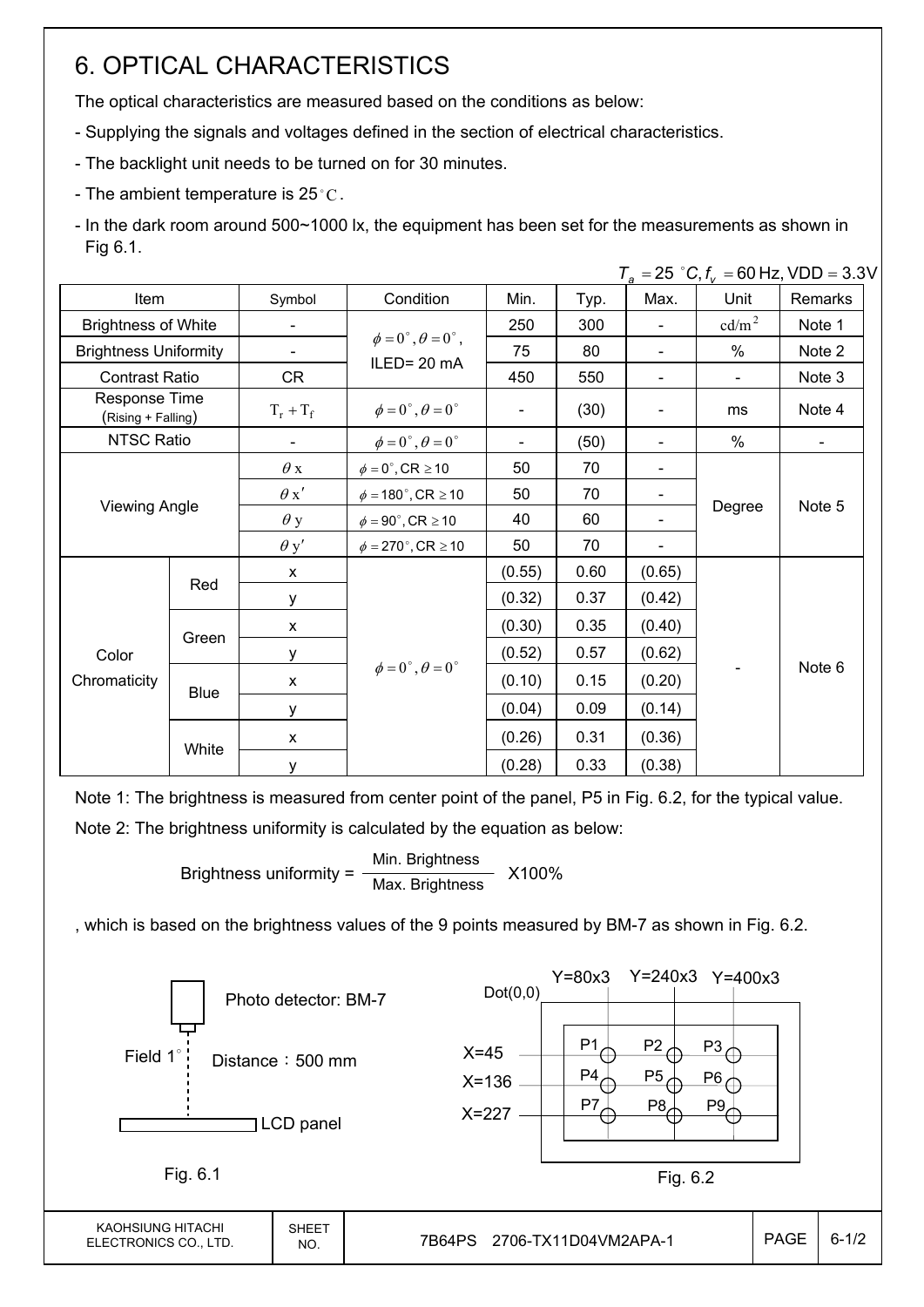Note 3: The Contrast ratio is measured from the center point of the panel, P5, and defined as the following equation:

$$
CR = \frac{Brightness \text{ of White}}{Brightness \text{ of Black}}
$$

Note 4: The definition of response time is shown in Fig. 6.3. The rising time is the period from 90% brightness to 10% brightness when the data is from white to black. Oppositely, falling time is the period from 10% brightness rising to 90% brightness.



Note 5: The definition of viewing angle is shown in Fig. 6.4. Angle  $\phi$  is used to represent viewing directions, for instance,  $\phi = 270^\circ$  means 6 o'clock, and  $\phi = 0^\circ$  means 3 o'clock. Moreover, angle  $\theta$  is used to represent viewing angles from axis Z toward plane XY.

 The viewing direction of this display is 12 o'clock, which means that a photograph with gray scale would not be reversed in color and the brightness change would be less from this direction. However, the best contrast peak would be located at 6 o'clock.



Fig 6.4

Note 6: The color chromaticity is measured from the center point of the panel, P5, as shown in Fig. 6.2.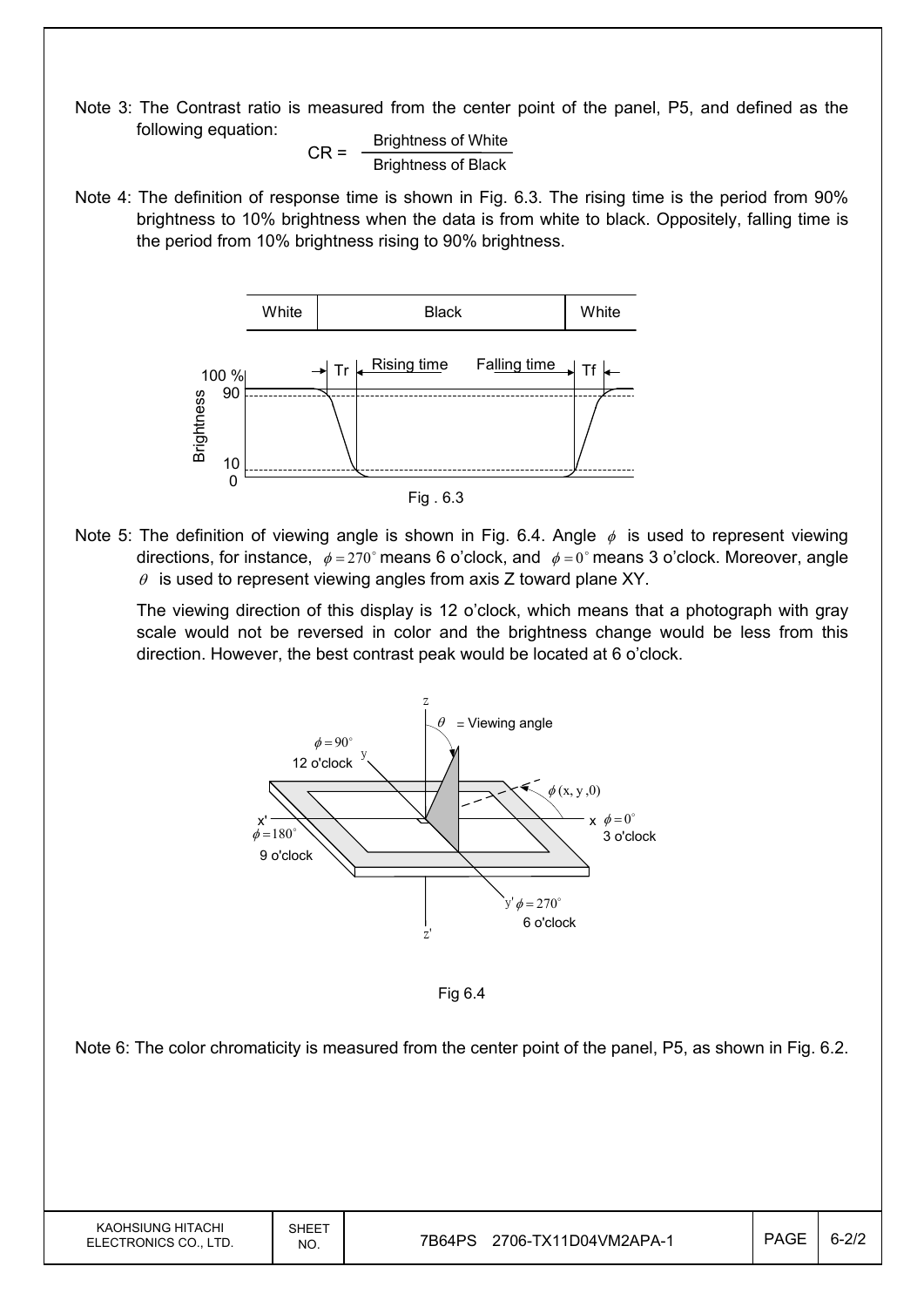# 7. BLOCK DIAGRAM

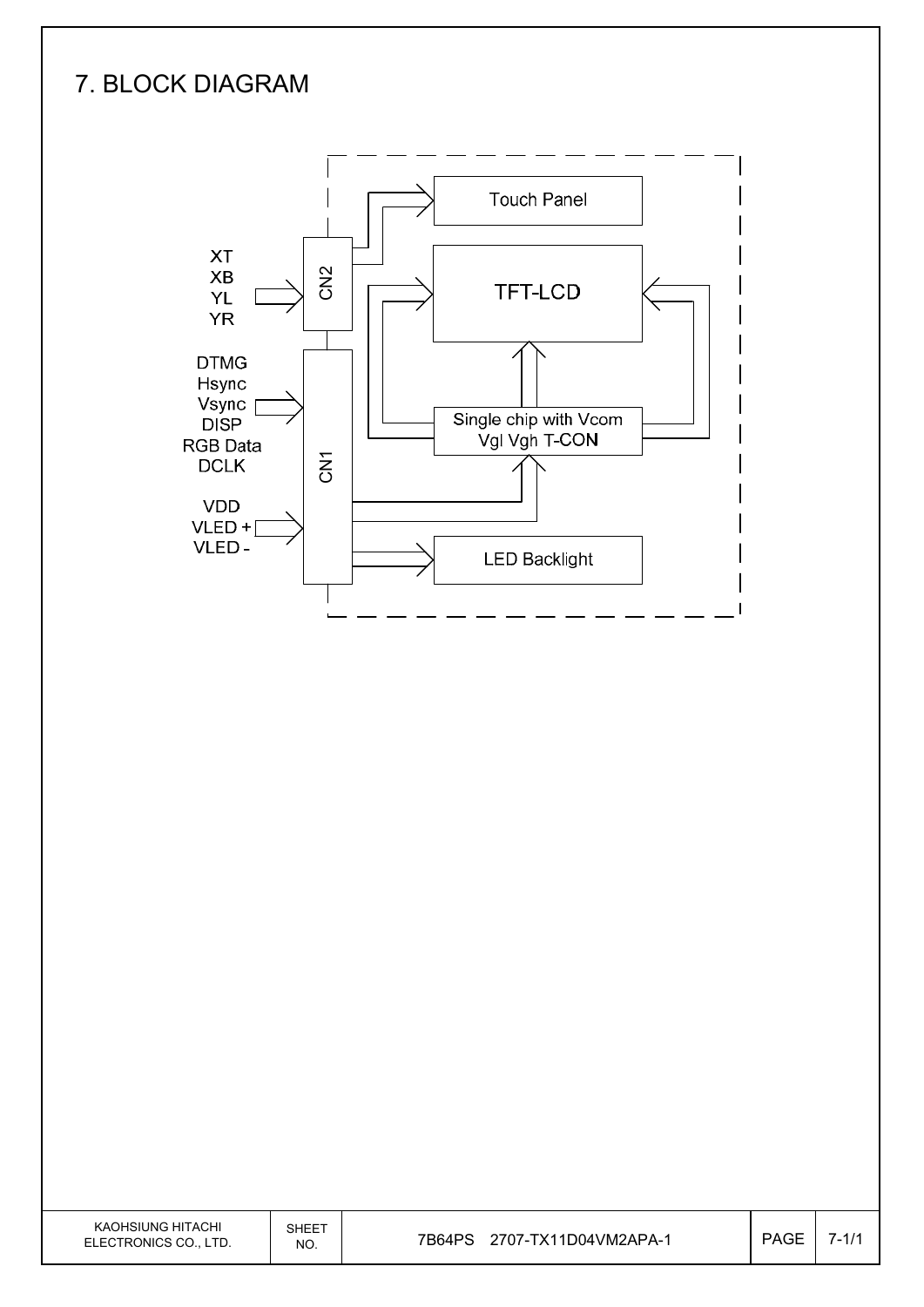### 8. RELIABILITY TESTS

| <b>Test Item</b>               | Condition                                                                                                                               |                                               |  |
|--------------------------------|-----------------------------------------------------------------------------------------------------------------------------------------|-----------------------------------------------|--|
| <b>High Temperature</b>        | 1) Operating<br>2) 70 $^{\circ}$ C                                                                                                      | 240 hrs                                       |  |
| Low Temperature                | 1) Operating<br>2) -20 $^{\circ}$ C                                                                                                     | 240 hrs                                       |  |
| <b>High Temperature</b>        | 1) Storage<br>2) $80^{\circ}$ C                                                                                                         | 240 hrs                                       |  |
| Low Temperature                | 1) Storage<br>2) -30 $^{\circ}$ C                                                                                                       | 240 hrs                                       |  |
| <b>Thermal Shock</b>           | 1) Non-Operating<br>2) -30 $^{\circ}$ C $\leftrightarrow$ 80 $^{\circ}$ C<br>3) 0.5 hr ↔ 0.5 hr                                         | 100 cycles                                    |  |
| High Temperature &<br>Humidity | 1) Operating<br>2) 60°C & 90%RH<br>3) Without condensation<br>4) Note 4                                                                 | 240 hrs                                       |  |
| Vibration                      | 1) Non-Operating<br>2) $10 \sim 500$ Hz<br>3) 1.5G<br>4) X, Y, and Z directions                                                         | 1 hr for each direction                       |  |
| <b>Mechanical Shock</b>        | 1) Non-Operating<br>2) 2 ms<br>3) 50G<br>4) $\pm X, \pm Y$ and $\pm Z$ directions                                                       | Once for each direction                       |  |
| <b>ESD</b>                     | 1) Non-Operating<br>2) Tip: 150 pF, 330 $\Omega$<br>3) Air discharge for glass: $\pm$ 8KV<br>4) Contact discharge for metal frame: ±6KV | 1) Glass: 9 points<br>2) Metalframe: 8 points |  |

Note 1: Display functionalities are inspected under the conditions defined in the specification after the reliability tests.

Note 2: The display is not guaranteed for use in corrosive gas environments.

Note 3: All the appearance specifications are judged before the reliability tests.

Note 4: Under the condition of high temperature & humidity, if the temperature is higher than 60 °C, the humidity needs to be reduced as Fig. 8.1 shown.

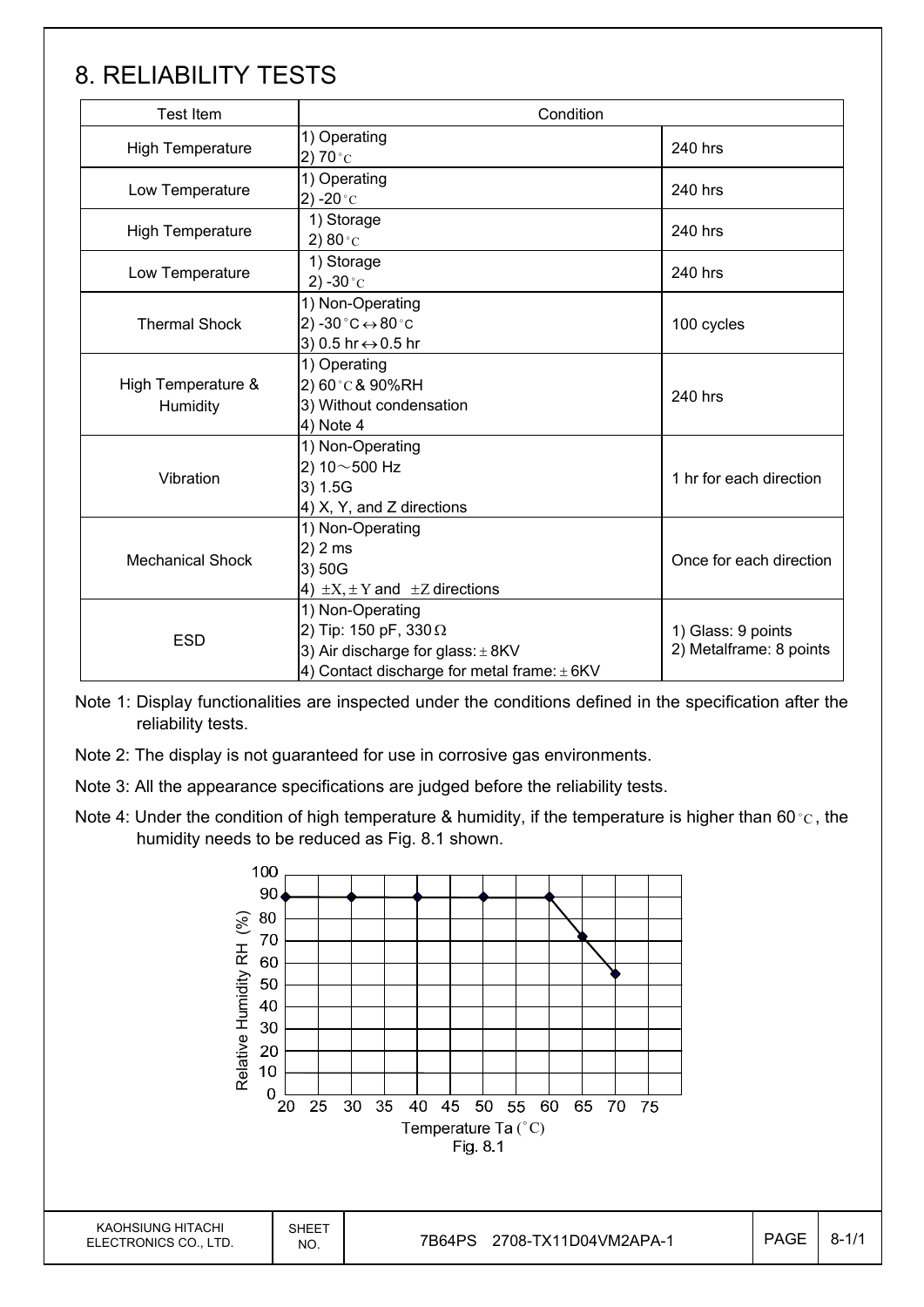# 9. LCD INTERFACE

#### 9.1 INTERFACE PIN CONNECTIONS

The display interface connector (CN1) is FH12 series made by Hirose (Thickness:  $0.3 \pm 0.05$ mm; Pitch: 0.5mm) and more details of the connector are shown in the section of outline dimension.

Pin assignment of LCD interface is as below:

| Pin No.        | Signal         | Function               | Pin No. | Signal         | Function                     |
|----------------|----------------|------------------------|---------|----------------|------------------------------|
| 1              | VLED-          | <b>LED Ground</b>      | 21      | B0             | Blue Data Bit0 (LSB)         |
| $\overline{2}$ | VLED+          | <b>LED Power</b>       | 22      | <b>B1</b>      | <b>Blue Data Bit1</b>        |
| 3              | <b>VSS</b>     | Ground                 | 23      | <b>B2</b>      | <b>Blue Data Bit2</b>        |
| 4              | <b>VDD</b>     | Power Supply for Logic | 24      | B <sub>3</sub> | <b>Blue Data Bit3</b>        |
| 5              | R <sub>0</sub> | Red Data Bit0 (LSB)    | 25      | <b>B4</b>      | <b>Blue Data Bit4</b>        |
| 6              | R <sub>1</sub> | Red Data Bit1          | 26      | B <sub>5</sub> | <b>Blue Data Bit5</b>        |
| 7              | R <sub>2</sub> | Red Data Bit2          | 27      | B <sub>6</sub> | <b>Blue Data Bit6</b>        |
| 8              | R <sub>3</sub> | Red Data Bit3          | 28      | <b>B7</b>      | Blue Data Bit7 (MSB)         |
| 9              | R4             | Red Data Bit4          | 29      | <b>VSS</b>     | Ground                       |
| 10             | R <sub>5</sub> | Red Data Bit5          | 30      | <b>DCLK</b>    | Dot Data Clock               |
| 11             | R <sub>6</sub> | Red Data Bit6          | 31      | <b>DISP</b>    | Note 1                       |
| 12             | R7             | Red Data Bit7 (MSB)    | 32      | Hsync          | Horizontal Sync Signal       |
| 13             | G0             | Green Data Bit0 (LSB)  | 33      | Vsync          | Vertical Sync Signal         |
| 14             | G <sub>1</sub> | Green Data Bit1        | 34      | <b>DTMG</b>    | <b>Display Timing Signal</b> |
| 15             | G <sub>2</sub> | Green Data Bit2        | 35      | NC             | No Connection                |
| 16             | G <sub>3</sub> | Green Data Bit3        | 36      | <b>VSS</b>     | Ground                       |
| 17             | G4             | Green Data Bit4        | 37      | NC             | No Connection                |
| 18             | G5             | Green Data Bit5        | 38      | NC             | No Connection                |
| 19             | G6             | Green Data Bit6        | 39      | NC             | No Connection                |
| 20             | G7             | Green Data Bit7 (MSB)  | 40      | <b>NC</b>      | No Connection                |

Note 1: DISP = "H": input data are valid

DISP = "L": input data are invalid and white display data is written automatically.

The touch panel interface connector (CN2) is Molex 52207-0485(Thickness  $0.3 \pm 0.05$ ; pitch 1.0mm)

| Pin No. | Signal | Function                            |
|---------|--------|-------------------------------------|
|         | XТ     | Analog Signal form Digitizer Top    |
| 2       | YL     | Analog Signal form Digitizer Left   |
| 3       | ΧB     | Analog Signal form Digitizer Bottom |
| 4       | YR     | Analog Signal form Digitizer Right  |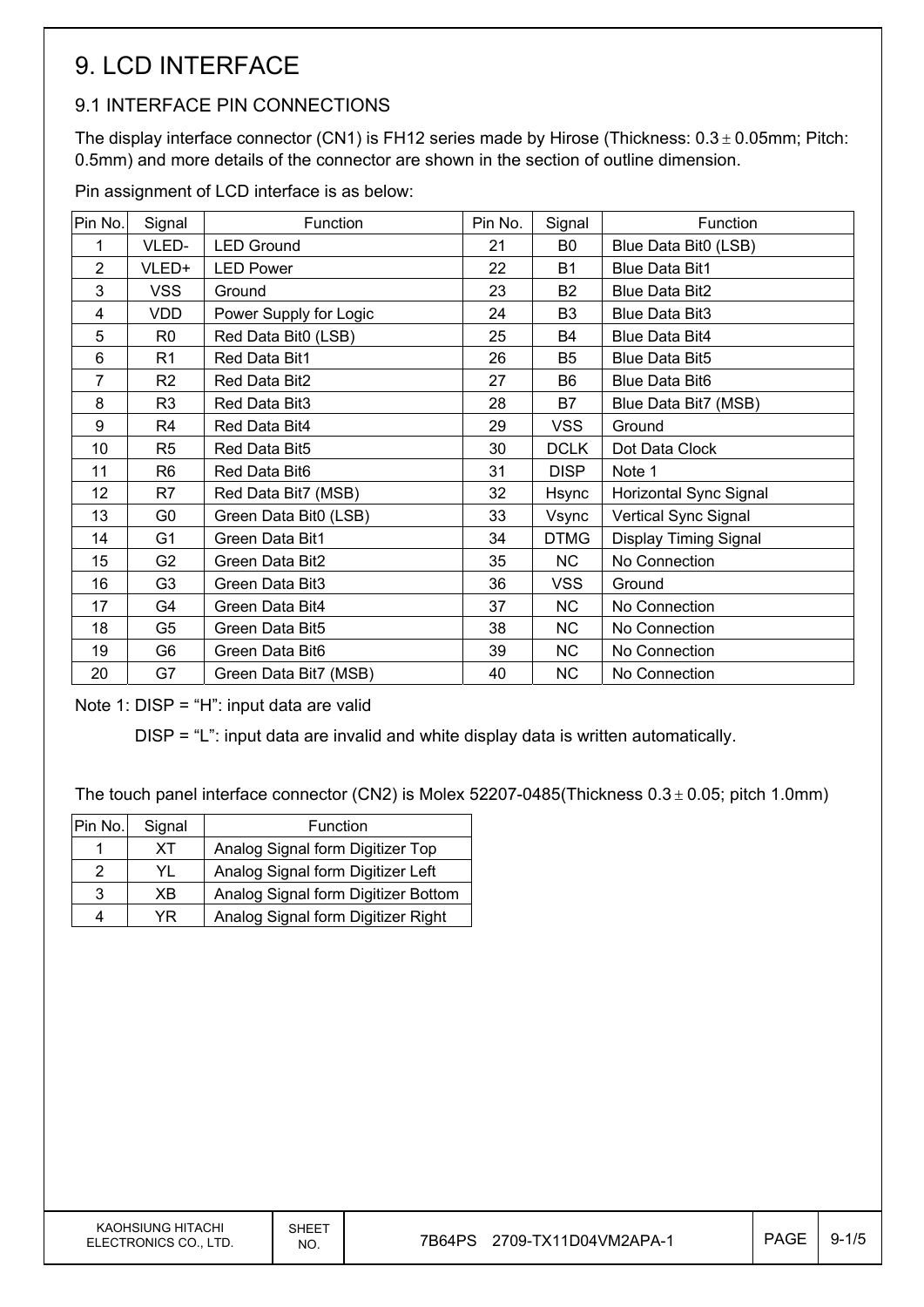### 9.2 TIMING CHART

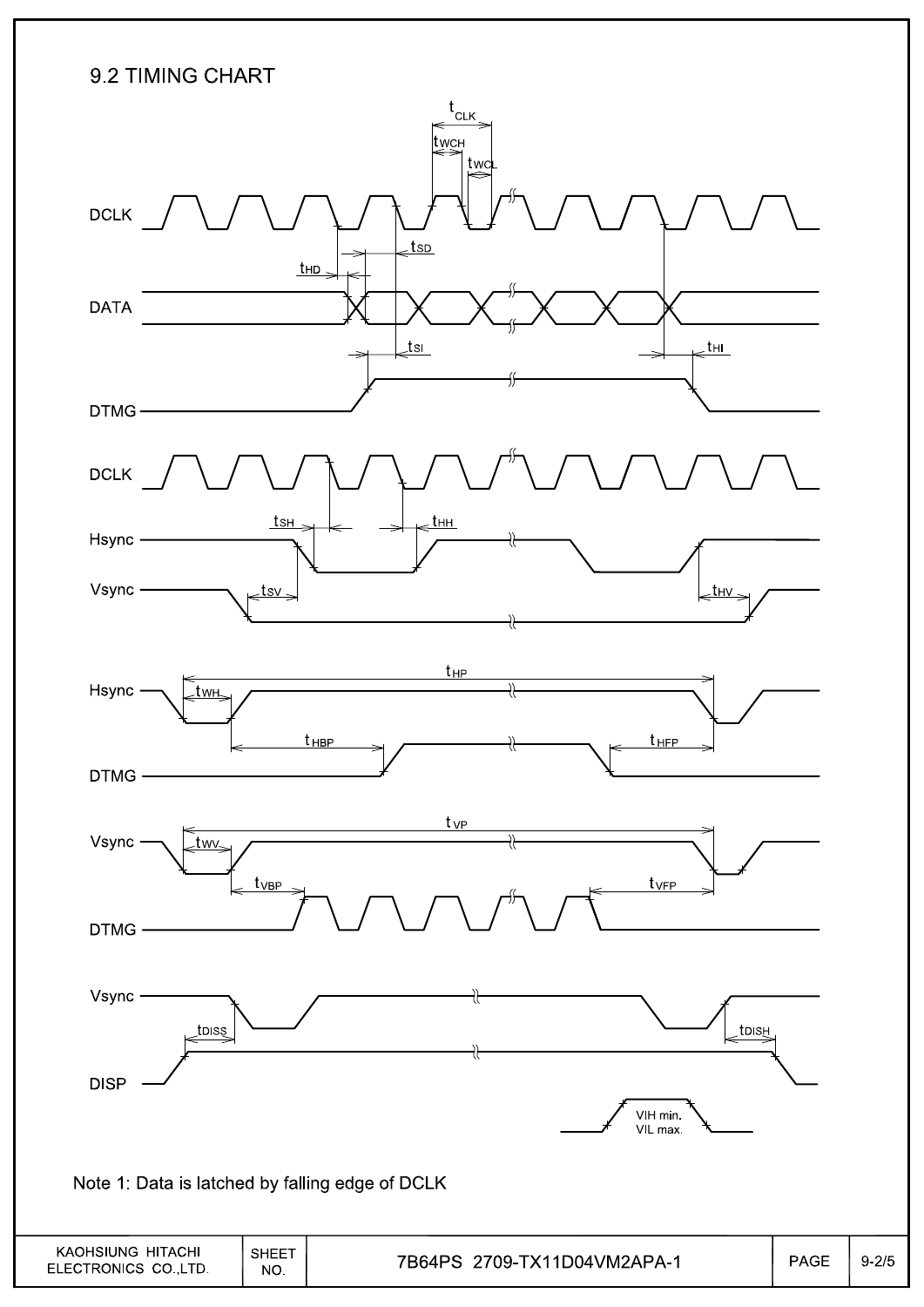|             | Item                   | Symbol                            | Min.                     | Typ.                         | Max.                         | Unit           |  |
|-------------|------------------------|-----------------------------------|--------------------------|------------------------------|------------------------------|----------------|--|
|             | Cycle time             | $t_{CLK}$                         | 66.7                     | 111.1                        |                              |                |  |
|             | Low level Width        | $t_{\text{WCL}}$                  | 26.7                     | $\overline{\phantom{a}}$     |                              | ns             |  |
| <b>DCLK</b> | High level Width       | $t_{\text{WCH}}$                  | 26.7                     | $\blacksquare$               | $\blacksquare$               |                |  |
|             | Duty                   | D                                 | 0.45                     | 0.5                          | 0.55                         | $\blacksquare$ |  |
|             | Set up time            | $t_{\scriptscriptstyle\text{SH}}$ | 10                       | $\qquad \qquad \blacksquare$ |                              |                |  |
|             | Hold time              | $t_{HH}$                          | 10                       | $\blacksquare$               | $\overline{\phantom{0}}$     | ns             |  |
| Hsync       | Cycle                  | $t_{HP}$                          | $\blacksquare$           | 525                          |                              |                |  |
|             | Valid width            | $t_{WH}$                          | $\overline{2}$           | 41                           |                              | tCLK           |  |
|             | Set up                 | $t_{\rm SV}$                      | 10                       | $\blacksquare$               |                              |                |  |
|             | Hold                   | $t_{HV}$                          | 10                       | $\blacksquare$               | $\overline{\phantom{a}}$     | tCLK           |  |
| Vsync       | Cycle                  | $t_{VP}$                          | $\overline{\phantom{0}}$ | 286                          | $\blacksquare$               |                |  |
|             | Valid width            | $t_{\rm WV}$                      | $\mathbf{1}$             | 10                           |                              | tHP            |  |
|             | Set up time            | $t_{SI}$                          | 10                       | $\overline{\phantom{a}}$     |                              |                |  |
|             | Hold time              | $t_{HI}$                          | 10                       | $\overline{\phantom{a}}$     |                              | ns             |  |
| <b>DTMG</b> | Horizontal back porch  | $t_{\sf HBP}$                     | $\overline{2}$           | $\overline{2}$               | $\overline{\phantom{0}}$     | <b>tCLK</b>    |  |
|             | Horizontal front porch | $t_{\text{HFP}}$                  | $\overline{2}$           | $\overline{2}$               | $\overline{\phantom{a}}$     |                |  |
|             | Vertical back porch    | $t_{\rm VBP}$                     | $\mathbf{1}$             | $\overline{2}$               |                              | tHP            |  |
|             | Vertical front porch   | $t_{\rm VFP}$                     | $\mathbf{1}$             | $\overline{2}$               | $\qquad \qquad \blacksquare$ |                |  |
|             | Set up time            | $t_{SD}$                          | 10                       | $\blacksquare$               |                              |                |  |
| Data        | Hold time              | $t_{HD}$                          | 10                       | $\overline{\phantom{a}}$     |                              | ns             |  |
|             | Set up time            | $t_{\text{DISS}}$                 | 10                       | $\overline{\phantom{a}}$     | $\qquad \qquad \blacksquare$ |                |  |
| <b>DISP</b> | Hold time              | $t_{\text{DISH}}$                 | 10                       | $\blacksquare$               |                              | ns             |  |

#### 9.3 INTERFACE TIMING SPECIFICATIONS

Note 1:  $t_{WH}$  +  $t_{HBP}$  +  $t_{HFP}$  > 44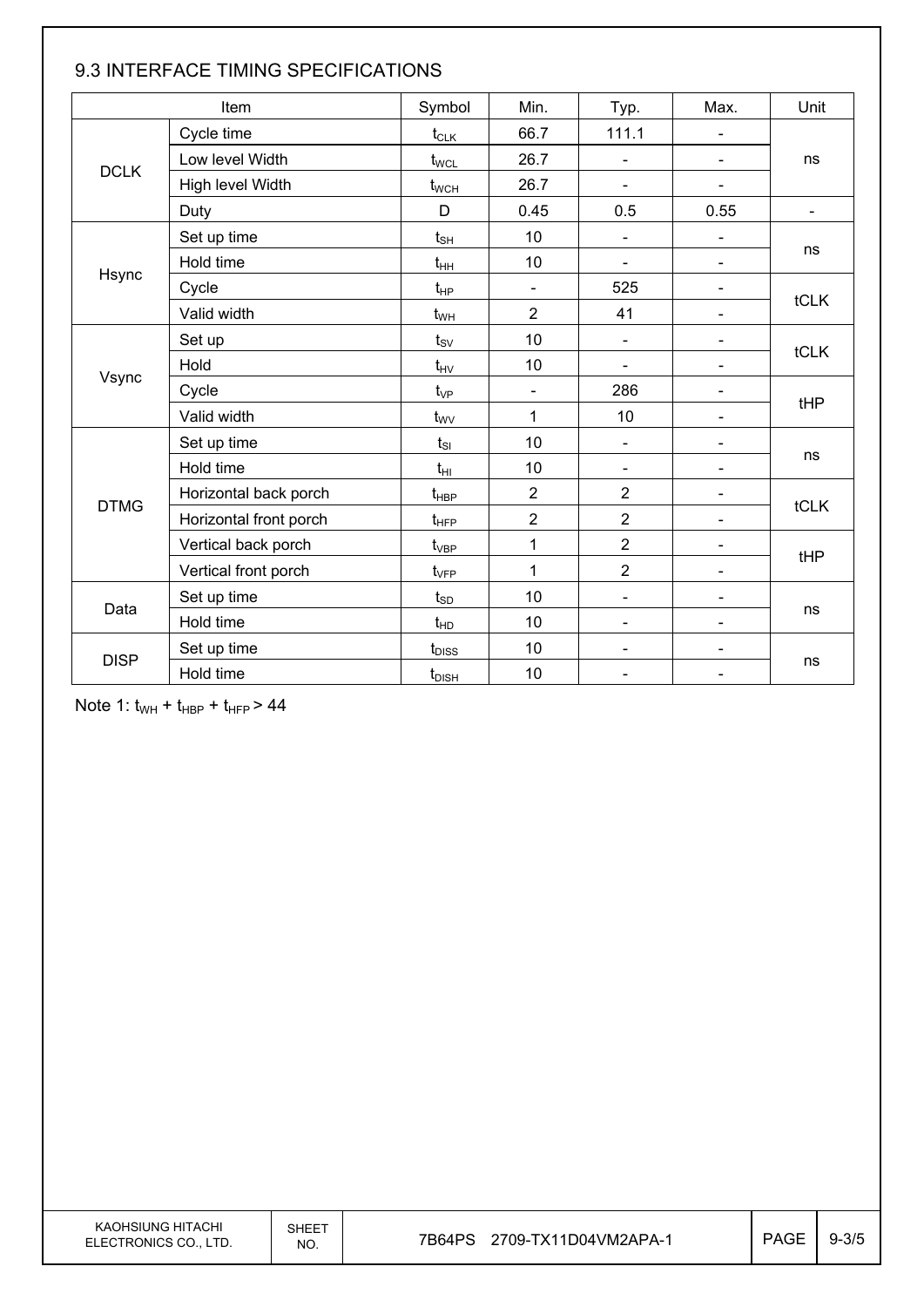| 9.4 POWER SEQUENCE                                                                                                                                                                                                                                                                                 |  |
|----------------------------------------------------------------------------------------------------------------------------------------------------------------------------------------------------------------------------------------------------------------------------------------------------|--|
| 0.5VDD<br>>11us<br><b>VDD</b>                                                                                                                                                                                                                                                                      |  |
| <b>DISP</b>                                                                                                                                                                                                                                                                                        |  |
| Vsync                                                                                                                                                                                                                                                                                              |  |
| Source<br>Normal Display<br>Blank data<br>Blank data<br>Invalid<br>Output                                                                                                                                                                                                                          |  |
| 0.5VDD<br>0.5VDD<br><b>Backlight</b><br>Note1<br>Note1                                                                                                                                                                                                                                             |  |
| Note 1: In order to avoid showing uncompleted patterns in transient state. It is recommended that<br>switching the backlight on is delayed for 0.1 second after the signals have been applied. The<br>opposite is true for power Off where the backlight have to be switched off 0.1 second before |  |

the signals.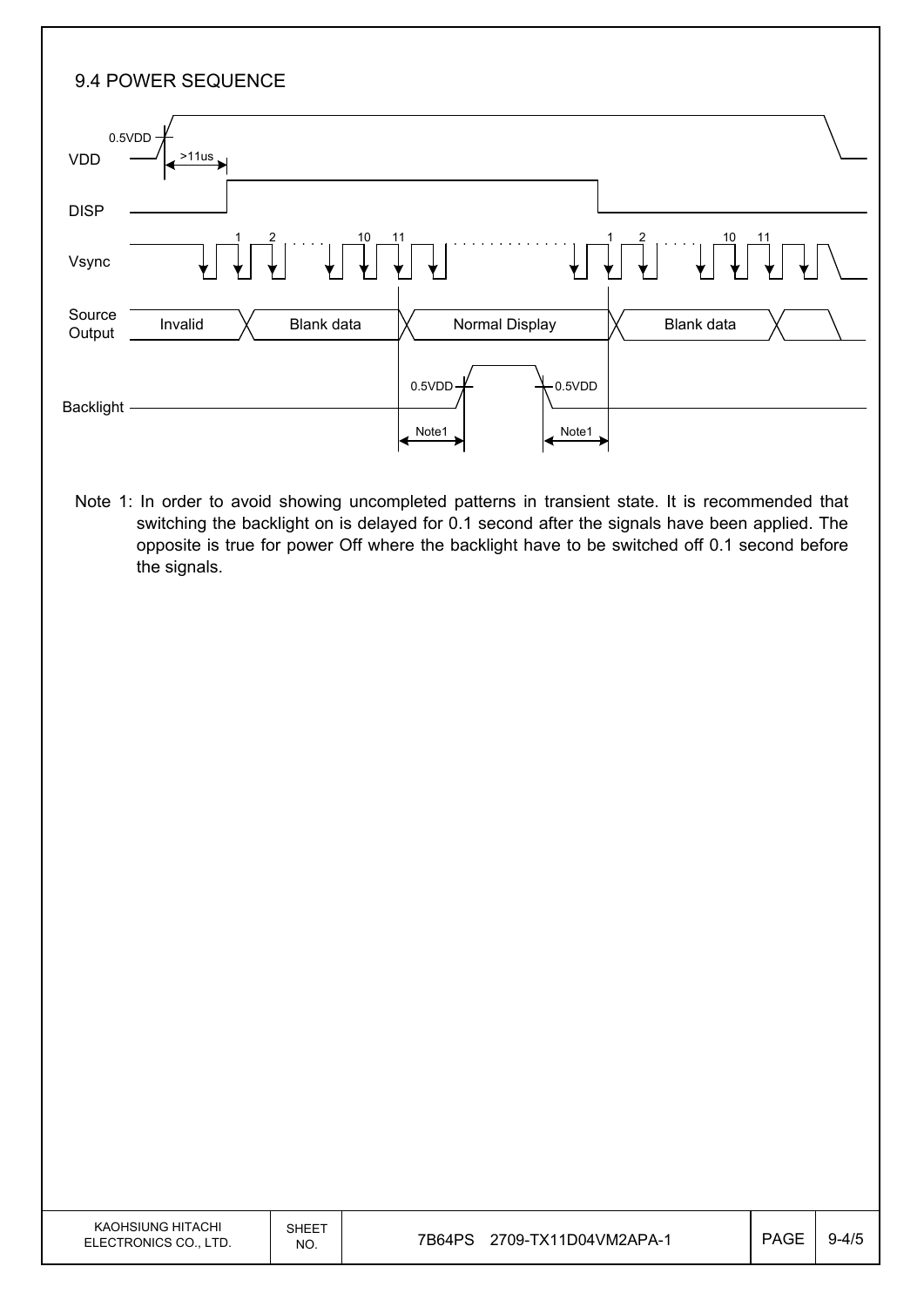### 9.5 DATA INPUT for DISPLAY COLOR Red Data **Blue Data** Green Data **Blue Data** Blue Data R7 | R6 | R5 | R4 | R3 | R2 | R1 | R0 | G7 | G6 | G5 | G4 | G3 | G2 | G1 | G0 | B7 | B6 | B5 | B4 | B3 | B2 | B1 | B0 Input color MSB LSB MSB LSB MSB LSB Black 0 0 0 0 0 0 0 0 0 0 0 0 0 0 0 0 0 0 0 0 0 0 0 0 Red(0) 1 1 1 1 1 1 1 1 0 0 0 0 0 0 0 0 0 0 0 0 0 0 0 0 Green(0) 0 0 0 0 0 0 0 0 1 1 1 1 1 1 1 1 0 0 0 0 0 0 0 0 Blue(0) 0 0 0 0 0 0 0 0 0 0 0 0 0 0 0 0 1 1 1 1 1 1 1 1 Cyan 0 0 0 0 0 0 0 0 1 1 1 1 1 1 1 1 1 1 1 1 1 1 1 1 Magenta 1 1 1 1 1 1 1 1 0 0 0 0 0 0 0 0 1 1 1 1 1 1 1 1 Yellow 1 1 1 1 1 1 1 1 1 1 1 1 1 1 1 1 0 0 0 0 0 0 0 0 Basic Color White 1 1 1 1 1 1 1 1 1 1 1 1 1 1 1 1 1 1 1 1 1 1 1 1 Black 0 0 0 0 0 0 0 0 0 0 0 0 0 0 0 0 0 0 0 0 0 0 0 0 Red(254) 0 0 0 0 0 0 0 1 0 0 0 0 0 0 0 0 0 0 0 0 0 0 0 0 Red(253) 0 0 0 0 0 0 1 0 0 0 0 0 0 0 0 0 0 0 0 0 0 0 0 0 : : : : : : : : : : : : : : : : : : : : : : : : : : : : : : : : : : : : : : : : : : : : : : : : : : Red(2) 1 1 1 1 1 1 1 1 0 0 0 0 0 0 0 0 0 0 0 0 0 0 0 0 Red(1) 1 1 1 1 1 1 1 0 0 0 0 0 0 0 0 0 0 0 0 0 0 0 0 0 Red Red(0) 1 1 1 1 1 1 1 1 0 0 0 0 0 0 0 0 0 0 0 0 0 0 0 0 Black 0 0 0 0 0 0 0 0 0 0 0 0 0 0 0 0 0 0 0 0 0 0 0 0 Green(254) 0 0 0 0 0 0 0 0 0 0 0 0 0 0 0 1 0 0 0 0 0 0 0 0 Green(253) 0 0 0 0 0 0 0 0 0 0 0 0 0 0 1 0 0 0 0 0 0 0 0 0 : : : : : : : : : : : : : : : : : : : : : : : : : : : : : : : : : : : : : : : : : : : : : : : : : : Green(2) 0 0 0 0 0 0 0 0 1 1 1 1 1 1 1 1 0 0 0 0 0 0 0 0 Green(1) 0 0 0 0 0 0 0 0 1 1 1 1 1 1 1 0 0 0 0 0 0 0 0 0 Green Green(0) 0 0 0 0 0 0 0 0 1 1 1 1 1 1 1 1 0 0 0 0 0 0 0 0 Black 0 0 0 0 0 0 0 0 0 0 0 0 0 0 0 0 0 0 0 0 0 0 0 0 Blue(254) 0 0 0 0 0 0 0 0 0 0 0 0 0 0 0 0 0 0 0 0 0 0 0 1 Blue(253) 0 0 0 0 0 0 0 0 0 0 0 0 0 0 0 0 0 0 0 0 0 0 1 0 : : : : : : : : : : : : : : : : : : : : : : : : : : : : : : : : : : : : : : : : : : : : : : : : : : Blue(2) 0 0 0 0 0 0 0 0 0 0 0 0 0 0 0 0 1 1 1 1 1 1 1 1 Blue(1) 0 0 0 0 0 0 0 0 0 0 0 0 0 0 0 0 1 1 1 1 1 1 1 0 Blue Blue(0) 0 0 0 0 0 0 0 0 0 0 0 0 0 0 0 0 1 1 1 1 1 1 1 1 KAOHSIUNG HITACHI ELECTRONICS CO., LTD. SHEET  $N_{\text{NO.}}$  7B64PS 2709-TX11D04VM2APA-1  $\vert$  PAGE 9-5/5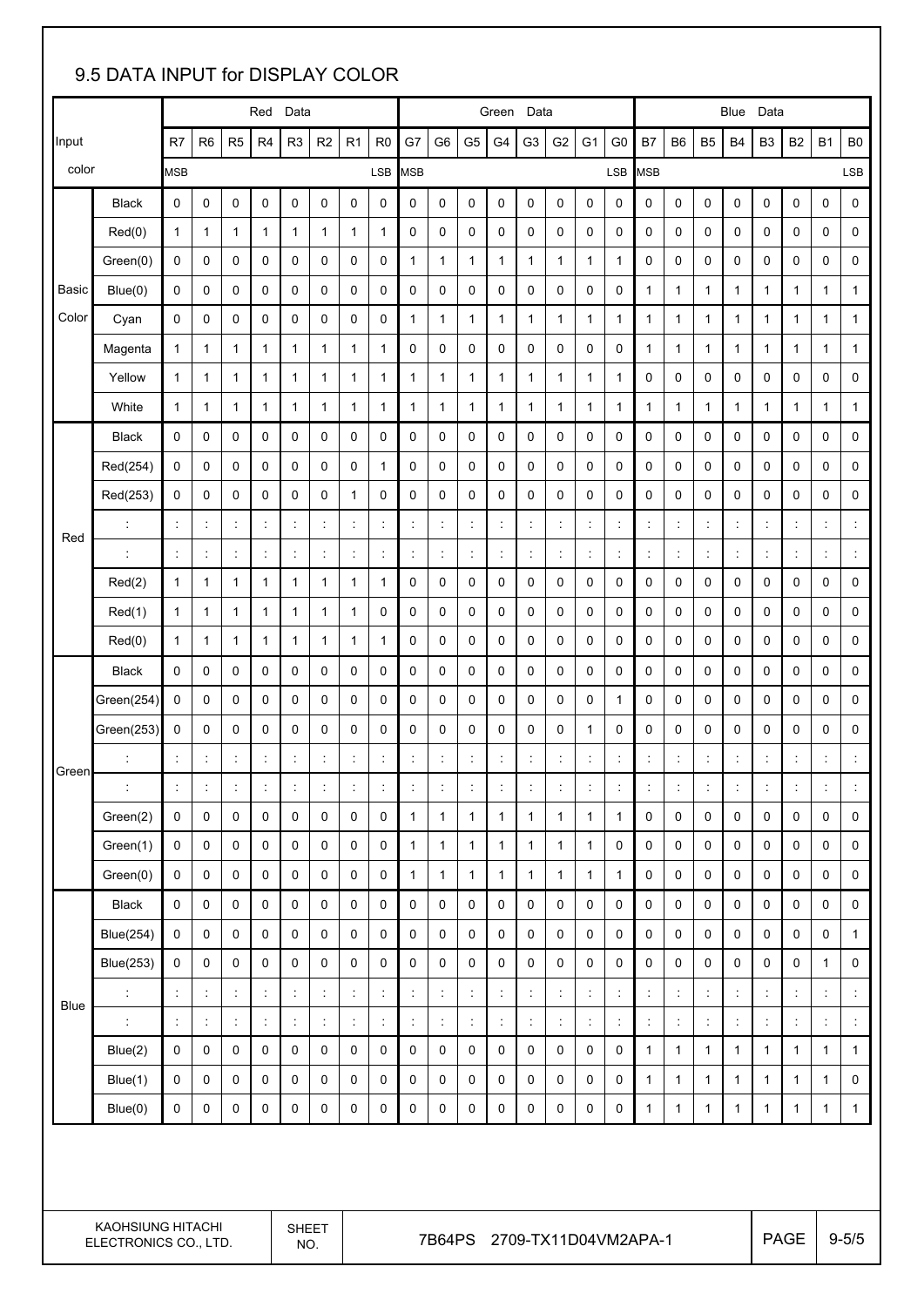### **10. OUTLINE DIMENSIONS**

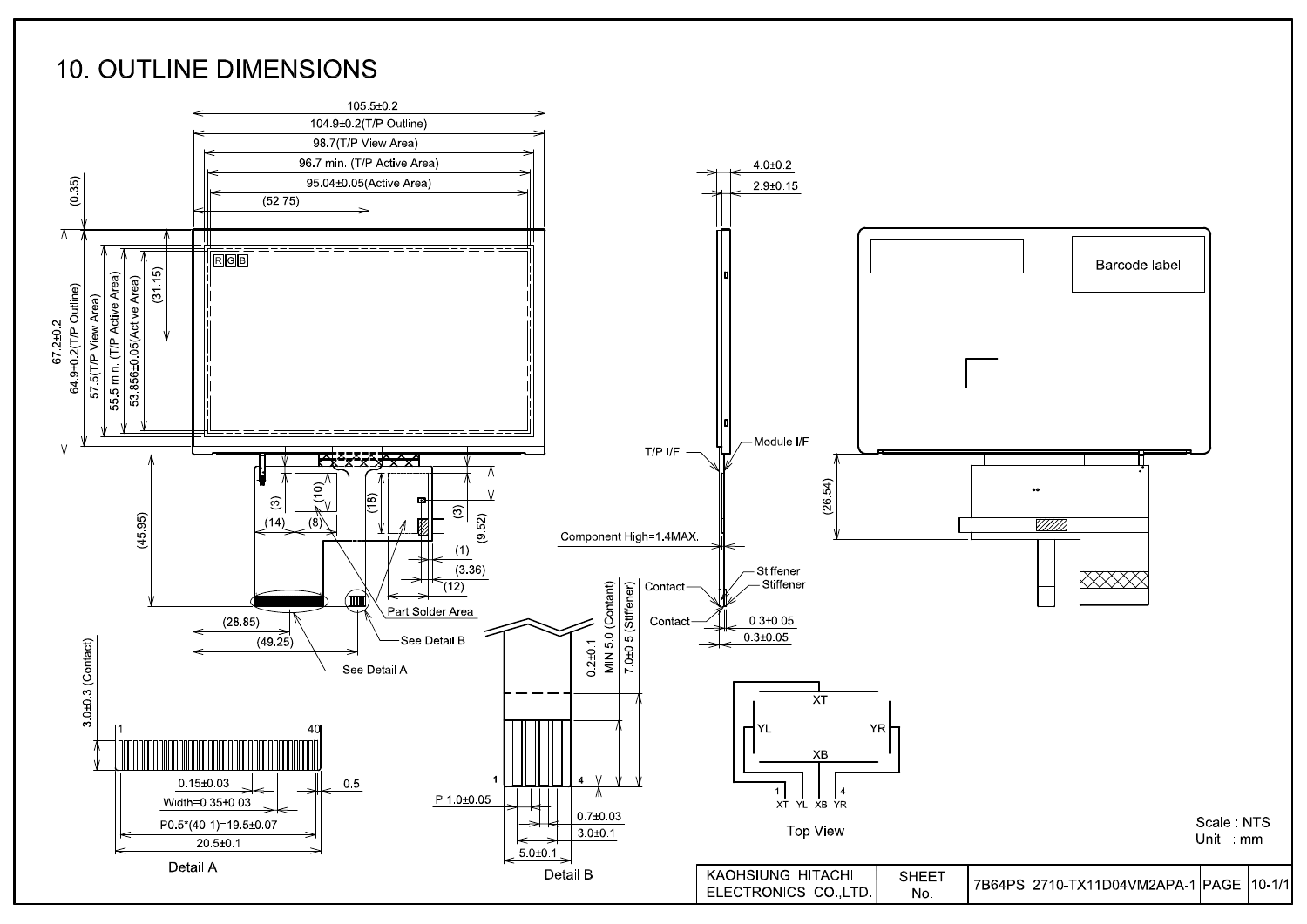# 11. TOUCH PANEL

The type of touch panel used on this display is resistive, analog, 4-wire and film on glass, and more characteristics are shown as below:

#### 11.1 OPERATING CONDITIONS

| Item                        | Specification | Remarks |
|-----------------------------|---------------|---------|
| Voltage<br><b>Operating</b> | C 5V ل<br>ില  | -       |

### 11.2 ELECTRICAL CHARACTERISTICS

| Item                         |         | Specification     | Remarks                      |  |
|------------------------------|---------|-------------------|------------------------------|--|
|                              | X- axis | 430~1310 $\Omega$ |                              |  |
| Circuit resistance           | Y-axis  | 150~370 $\Omega$  | -                            |  |
| <b>Insulation Resistance</b> | X-Y     | $>20M\Omega$      | At DC 25V, 60 sec            |  |
|                              |         | $≤ 1.5%$          |                              |  |
| Linearity                    |         | $≤ 1.5%$          | Note 1                       |  |
| Chattering                   |         | $\leq 10$ ms      | $\qquad \qquad \blacksquare$ |  |

Note 1: The test conditions and equipments of linearity are as below:

- Material of pen: poly-acetal resin
- End shape: R 0.8 mm
- Test force: 150 gf
- Test area is shown in Fig. 11.1



Fig. 11.1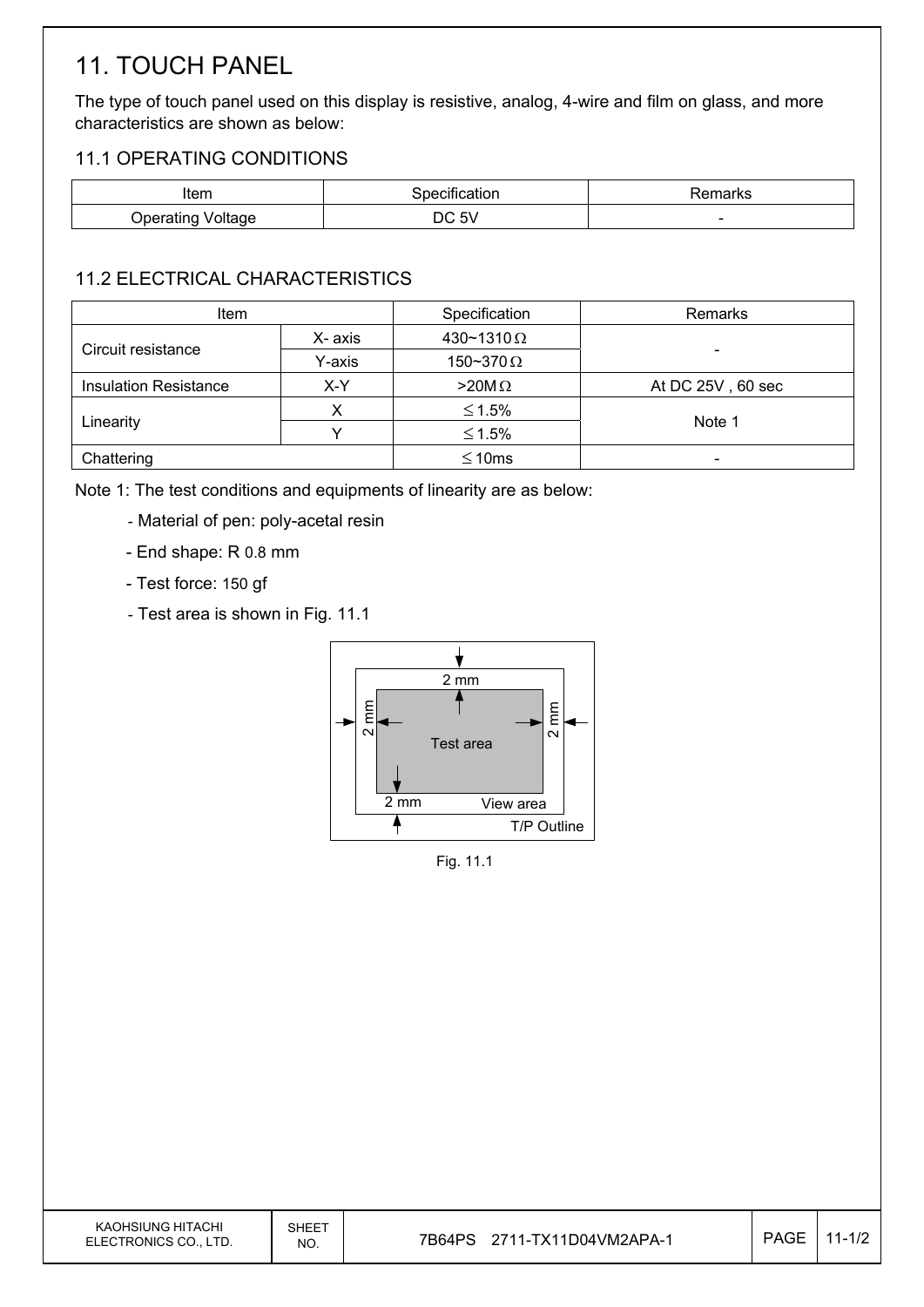### 11.3 MECHANICAL CHARACTERISTICS

| Item                    |        | Specification | Remarks            |
|-------------------------|--------|---------------|--------------------|
|                         | Finger | $20 - 80$ gf  |                    |
| Activation force        | Pen    | $20 - 80$ gf  | End shape: R0.8 mm |
| <b>Surface Hardness</b> |        | 3H            | <b>JIS K5400</b>   |

#### 11.4 OPTICAL CHARACTERISTICS

| Item  | ation      | ાાતા KS                                   |
|-------|------------|-------------------------------------------|
| *ance | 80%<br>Min | $\sim$ $\sqrt{5}$ $\sqrt{2}$<br>. M<br>¬∟ |

#### 11.5 SAFETY AND ATTENTIONS

1) Do not put heavy shock or stress on the touch panel.

- 2) Please use soft cloth or absorbent cotton with ethanol to clean the touch panel by gently wiping. Moreover, please wipe it by horizontal or vertical direction instead of circling to prevent leaving scars on the touch panel's surface.
- 3) Do not use any harmful chemicals such as acetone, toluene, and isopropyl alcohol to clean the display's surface.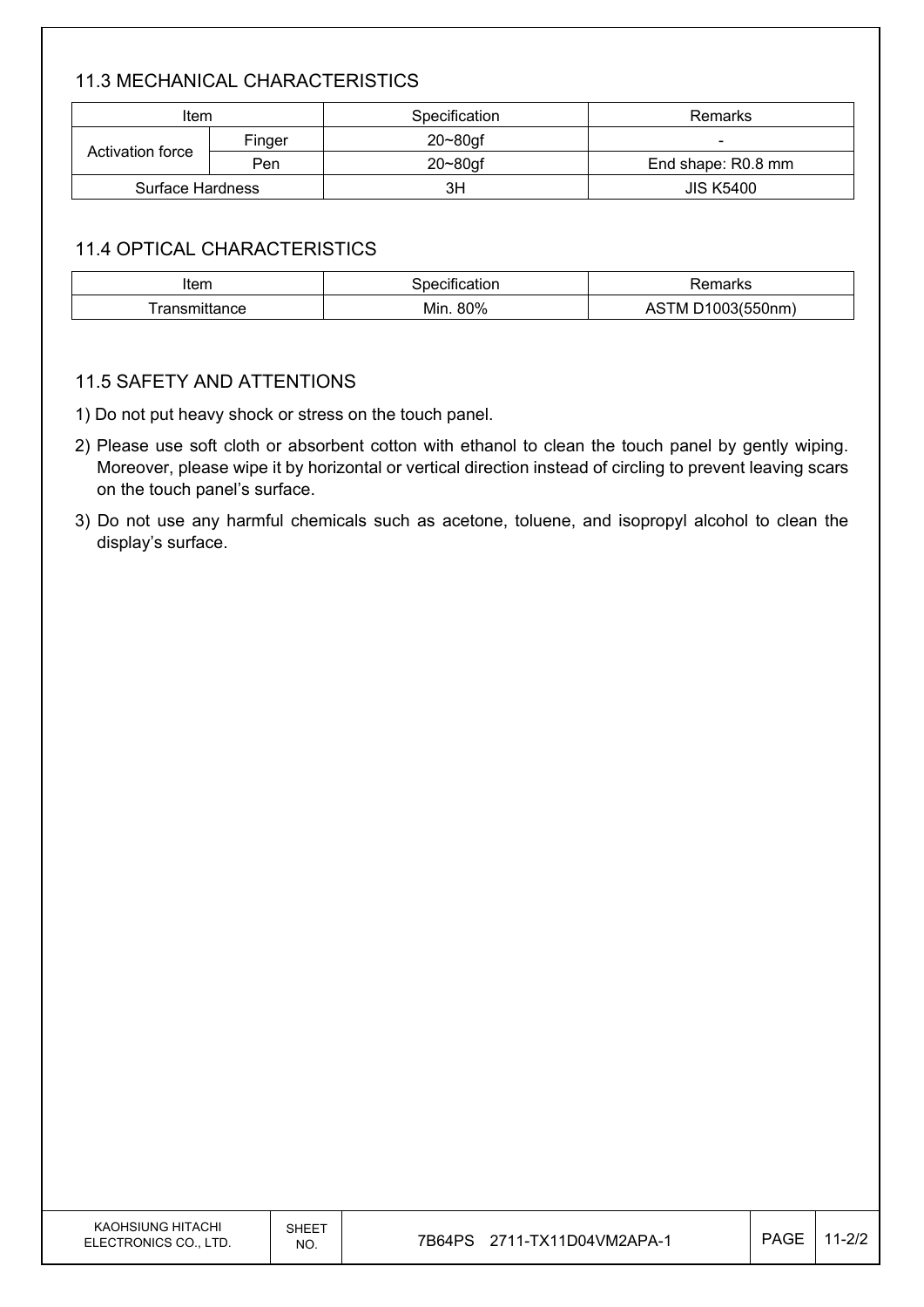### 12. APPEARANCE STANDARD

The appearance inspection is performed in a dark room around 600~1000 lx based on the conditions as below:

- The distance between inspector's eyes and display is 35 cm.
- The viewing zone is defined with angle  $\theta$  shown in Fig. 12.1 The inspection should be performed within  $45^\circ$  when display is shut down. The inspection should be performed within  $5^\circ$  when display is power on.



Fig. 12.1

#### 12.1 THE DEFINITION OF LCD ZONE

LCD panel is divided into 3 areas as shown in Fig.12.2 for appearance specification in next section. A zone is the LCD active area (dot area); B zone is the area, which extended 1 mm out from LCD active area; C zone is the area between B zone and metal frame.

In terms of housing design, B zone is the recommended window area customers' housing should be located in.



Fig. 12.2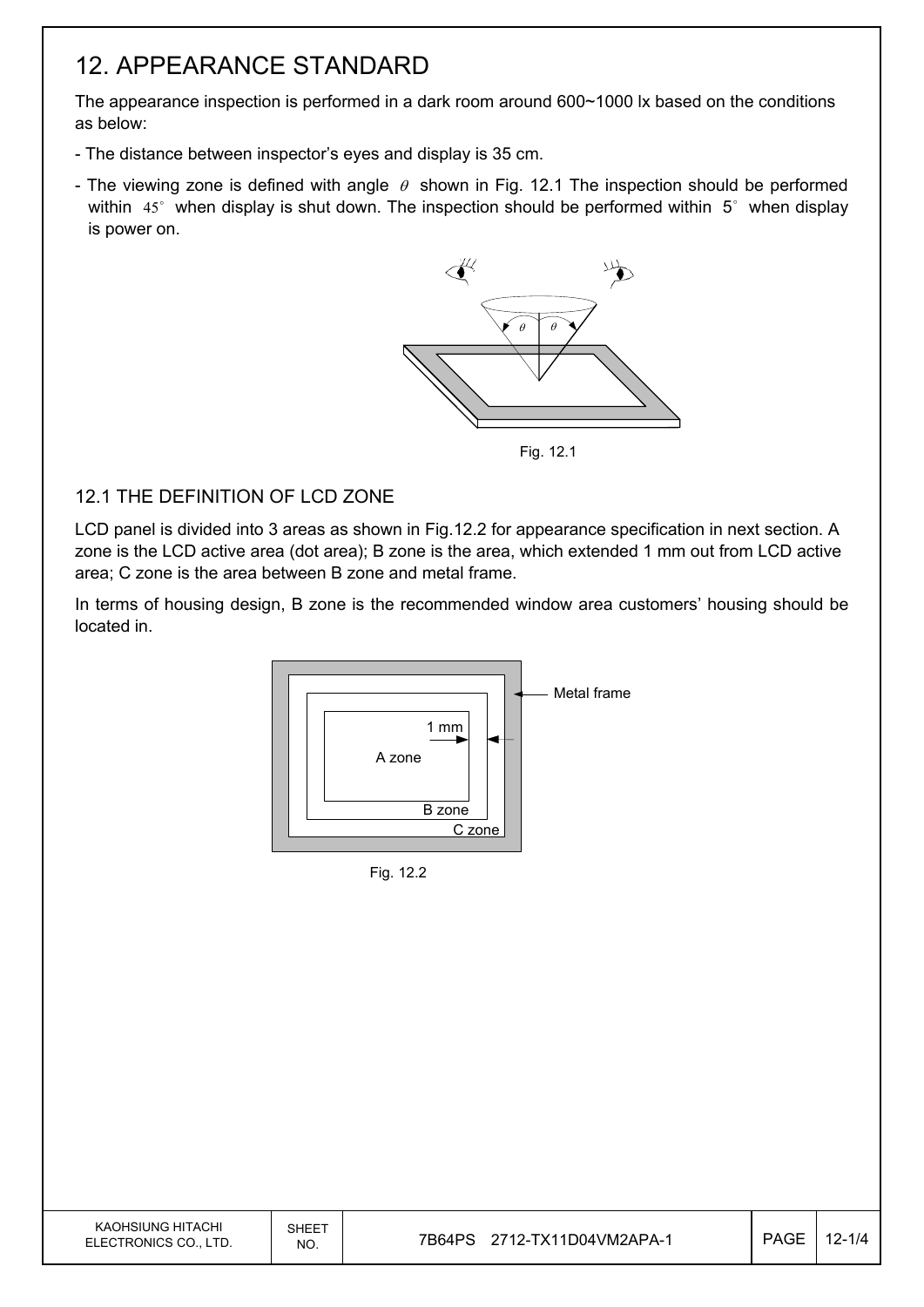#### 12.2 LCD APPEARANCE SPECIFICATION

The specification as below is defined as the amount of unexpected phenomenon or material in different zones of LCD panel. The definitions of length, width and average diameter using in the table are shown in Fig. 12.3 and Fig. 12.4.

| A,B                                   |
|---------------------------------------|
|                                       |
|                                       |
|                                       |
|                                       |
| A                                     |
|                                       |
|                                       |
| A                                     |
|                                       |
|                                       |
|                                       |
| A, B                                  |
|                                       |
|                                       |
|                                       |
|                                       |
| A, B                                  |
|                                       |
|                                       |
|                                       |
|                                       |
|                                       |
|                                       |
| A                                     |
|                                       |
|                                       |
|                                       |
|                                       |
| $\frac{a+b}{2}$<br>Average diameter = |
|                                       |
|                                       |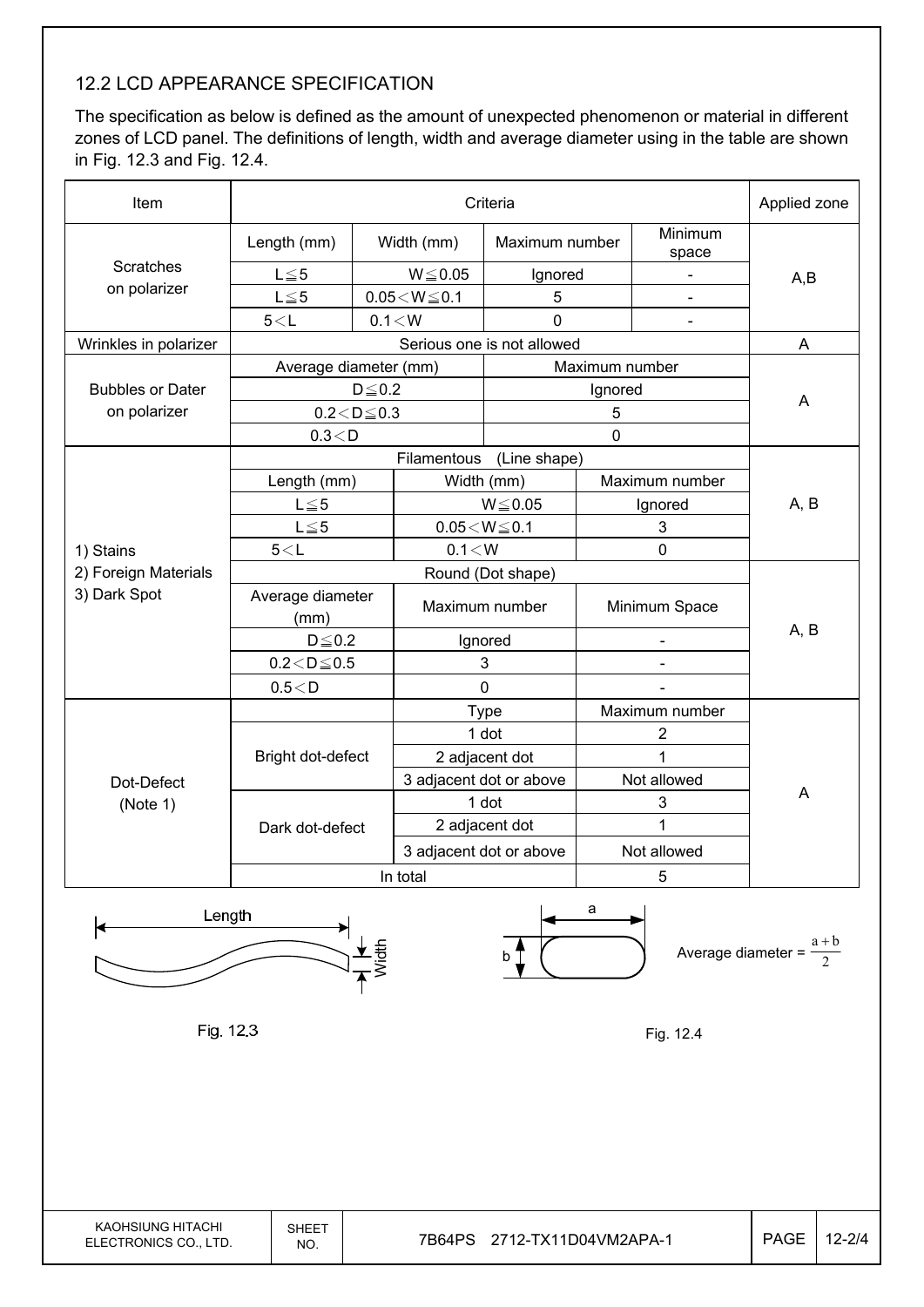Note 1: The definitions of dot defect are as below:

- The defect area of the dot must be bigger than half of a dot.
- For bright dot-defect, showing black pattern, the dot's brightness must be over 30% brighter than others.
- For dark dot-defect, showing red,green,blue pattern, the dot's brightness must be under 70% darker than others.
- The definition of 1-dot-defect is the defect-dot, which is isolated and no adjacent defect-dot.
- The definition of adjacent dot is shown as Fig. 12.5.



The dots colored gray are adjacent to defect-dot A.

Fig. 12.5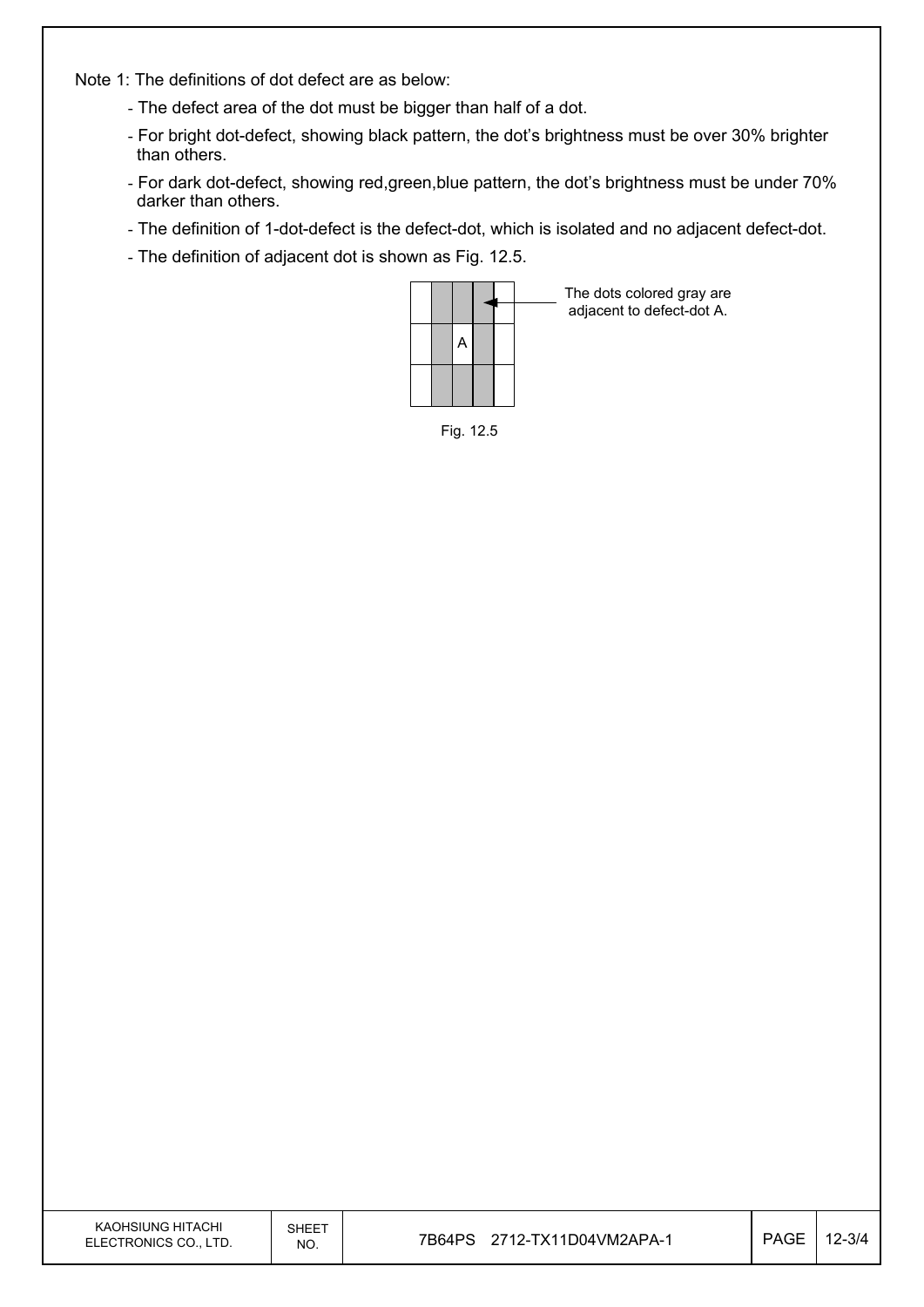### 12.3 TOUCH PANEL APPEARANCE SPECIFICATION

The specification as below is defined by the amount of unexpected material in different zones of touch panel.

| <b>Item</b>              | Criteria              |                   | Applied zone |                |   |
|--------------------------|-----------------------|-------------------|--------------|----------------|---|
|                          | Width (mm)            |                   | Length (mm)  | Maximum number |   |
| Scratches                | $W \ge 0.10$          |                   | $L \ge 10$   | Not allowed    | A |
|                          | $0.10 > W \ge 0.05$   |                   | $L<$ 10      | 4 pcs max.     |   |
|                          | $0.05\! >\! W$        |                   | $L<$ 10      | Ignored        |   |
|                          |                       | Filamentous       | (Line shape) |                |   |
|                          | Width (mm)            |                   | Length (mm)  | Maximum number | Α |
|                          | W > 0.05              | L > 3             |              | Not allowed    |   |
|                          | $0.05 \ge W$          | $L \leq 3$        |              | Ignored        |   |
| <b>Foreign Materials</b> |                       | Round (Dot shape) |              |                |   |
| (Note 1)                 | Average diameter (mm) |                   |              | Maximum number |   |
|                          | D > 0.3               |                   | Not allowed  |                | A |
|                          | $0.3 \ge D > 0.2$     |                   | 3 pcs max.   |                |   |
|                          | $0.2 \ge D > 0.1$     |                   | 5 pcs max.   |                |   |
|                          | $0.1 \geq D$          |                   |              | Ignored        |   |
|                          | $0.5 \geq D$          |                   |              | Ignored        | В |

Note 1:D=(Long  $\phi$  + Short  $\phi$ ) / 2

The limitation of glass flaw occurred on touch panel is defined in the table as below.

| Item             | Specifications |                                                          |
|------------------|----------------|----------------------------------------------------------|
| Edge flaw        |                | $X \leq 2.0$ mm<br>$Y \leq 2.0$ mm<br>$Z \leq$ Thickness |
| Corner flaw      |                | $X \leq 5.0$ mm<br>$Y \leq 1.0$ mm<br>$Z \leq$ Thickness |
| Progressive flaw |                | Not allowed                                              |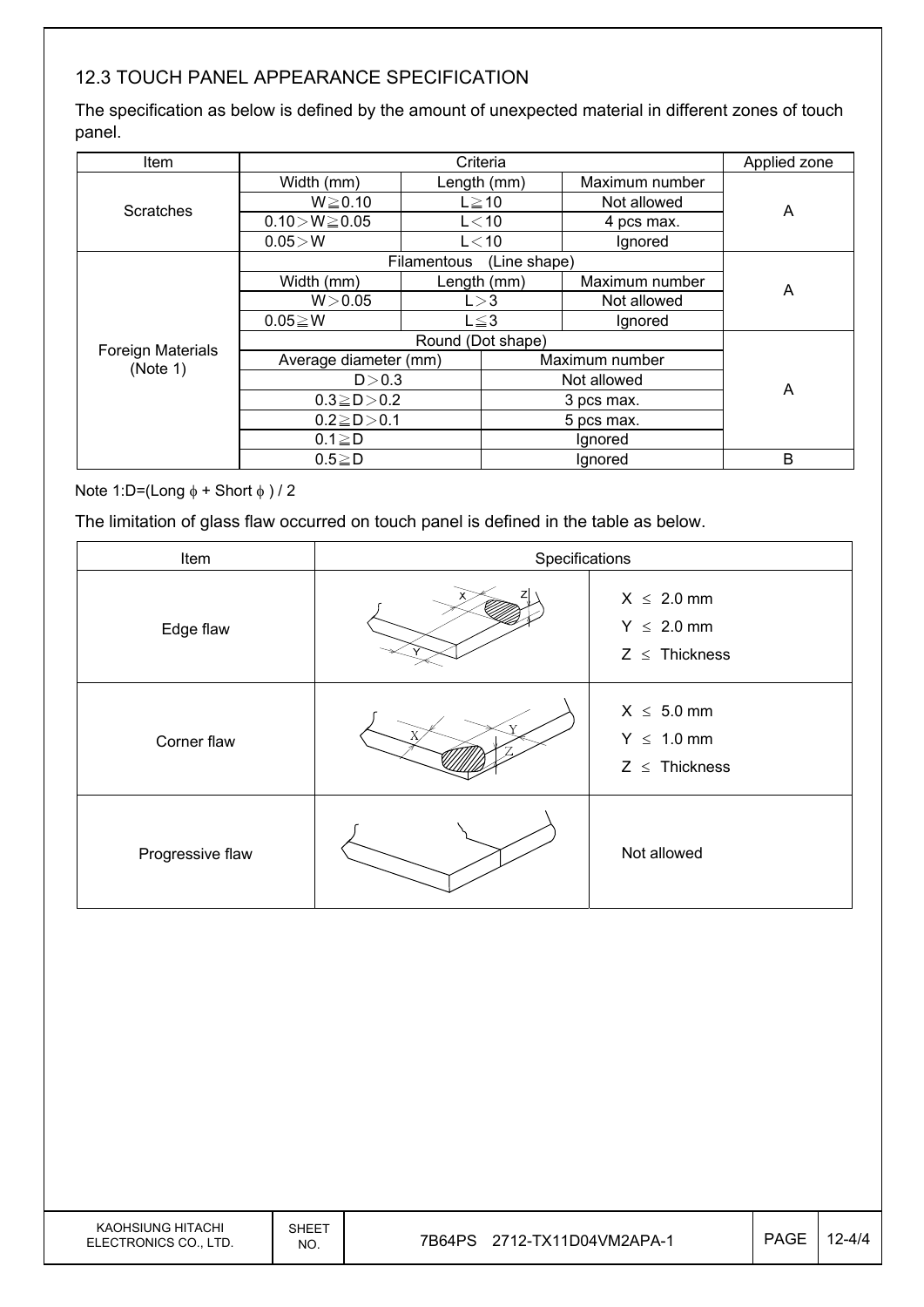### 13. PRECAUTIONS

#### 13.1 MOUNTING PRECAUTION

- 1) Please refer to Fig. 13.1 for housing the display with touch panel into applications. The Fig. 13.1 shows some points as below:
- The cushion needs to be designed between housing and touch panel in order to avoid unexpected pressure to cause any wrong reactions, and the cushion should be located in the insulated area.
- The housing should not cover the active area of touch panel as the figure shown.



Fig 13.1

13.2 PRECAUTIONS of ESD

- 1) Before handling the display, please ensure your body has been connected to ground to avoid any damages by ESD. Also, do not touch display's interface directly when assembling.
- 2) Please remove the protection film very slowly before turning on the display to avoid generating ESD.

#### 13.3 PRECAUTIONS of HANDLING

- 1) In order to keep the appearance of display in good condition, please do not rub any surfaces of the displays by using sharp tools harder than 3H, especially touch panel, metal frame and polarizer.
- 2) Please do not stack the displays as this may damage the surface. In order to avoid any injuries, please avoid touching the edge of the glass or metal frame and wore gloves during handling.
- 3) Touching the polarizer or terminal pins with bare hand should be avoided to prevent staining and poor electrical contact.
- 4) Do not use any harmful chemicals such as acetone, toluene, and isopropyl alcohol to clean display's surfaces.
- 5) Please use soft cloth or absorbent cotton with ethanol to clean the display by gently wiping. Moreover, when wiping the display, please wipe it by horizontal or vertical direction instead of circling to prevent leaving scars on the display's surface, especially polarizer.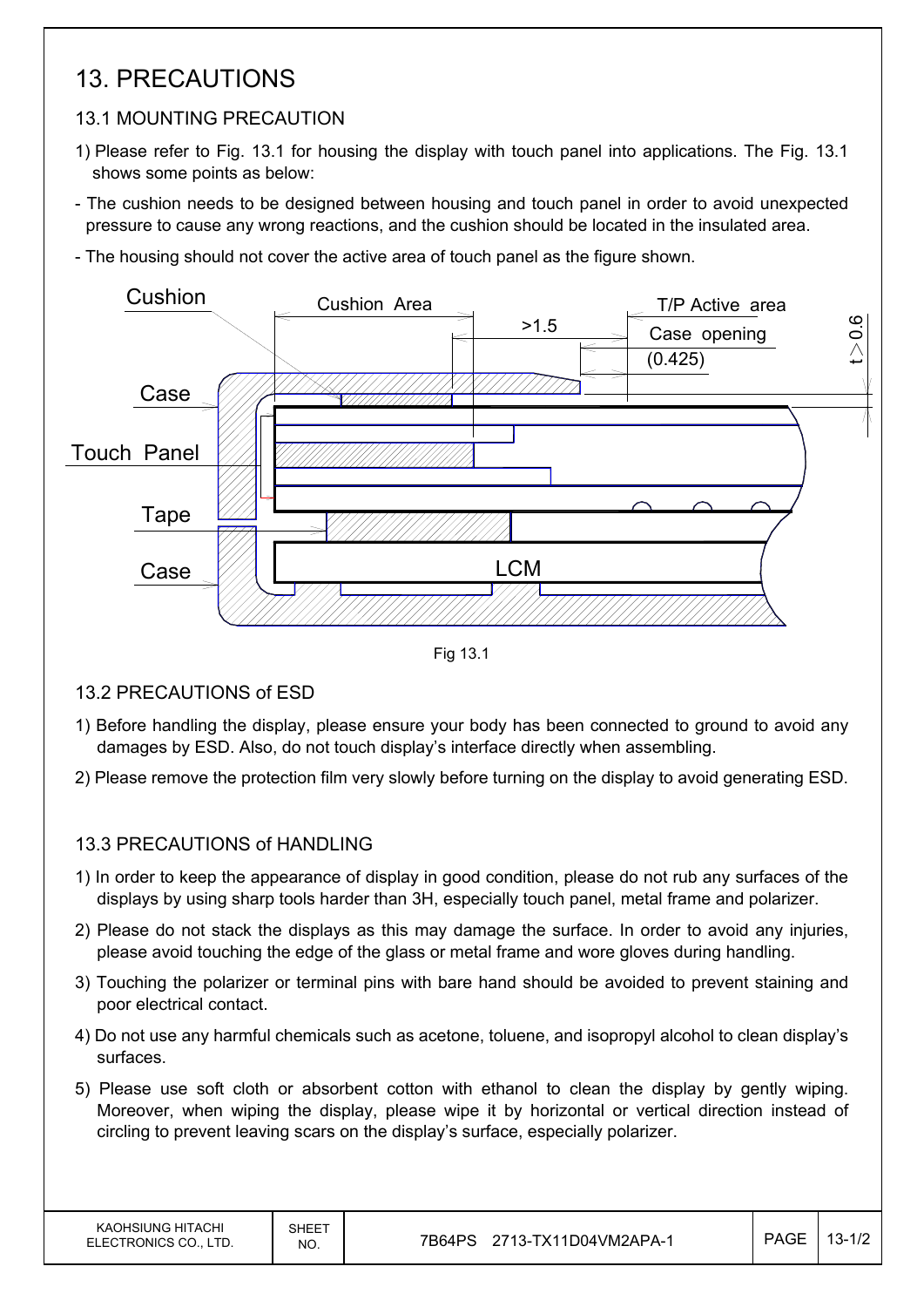- 6) Please wipe any unknown liquids immediately such as saliva, water or dew on the display to avoid color fading or any permanent damages.
- 7) Maximum pressure to the surface of the display must be less than  $1,96 \times 10^4$  Pa. If the area of applied pressure is less than  $1 \text{ cm}^2$ , the maximum pressure must be less than 1.96N.

#### 13.4 PRECAUTIONS OF OPERATING

- 1) Please input signals and voltages to the displays according to the values defined in the section of electrical characteristics to obtain the best performance. Any voltages over than absolute maximum rating will cause permanent damages to this display. Also, any timing of the signals out of this specification would cause unexpected performance.
- 2) When the display is operating at significant low temperature, the response time will be slower than it at 25  $\mathrm{C}^{\circ}$ . In high temperature, the color will be slightly dark and blue compared to original pattern. However, these are temperature-related phenomenon of LCD and it will not cause permanent damages to the display when used within the operating temperature.
- 3) The use of screen saver or sleep mode is recommended when static images are likely for long periods of time. This is to avoid the possibility of image sticking.
- 4) Spike noise can cause malfunction of the circuit. The recommended limitation of spike noise is no bigger than  $\pm$  100 mV.

#### 13.5 PRECAUTIONS of STORAGE

If the displays are going to be stored for years, please be aware the following notices.

- 1) Please store the displays in a dark room to avoid any damages from sunlight and other sources of UV light.
- 2) The recommended long term storage temperature is between 10  $\text{C}^{\circ}$  ~35  $\text{C}^{\circ}$  and 55%~75% humidity to avoid causing bubbles between polarizer and LCD glasses, and polarizer peeling from LCD glasses.
- 3) It would be better to keep the displays in the container, which is shipped from Hitachi, and do not unpack it.
- 4) Please do not stick any labels on the display surface for a long time, especially on the polarizer.